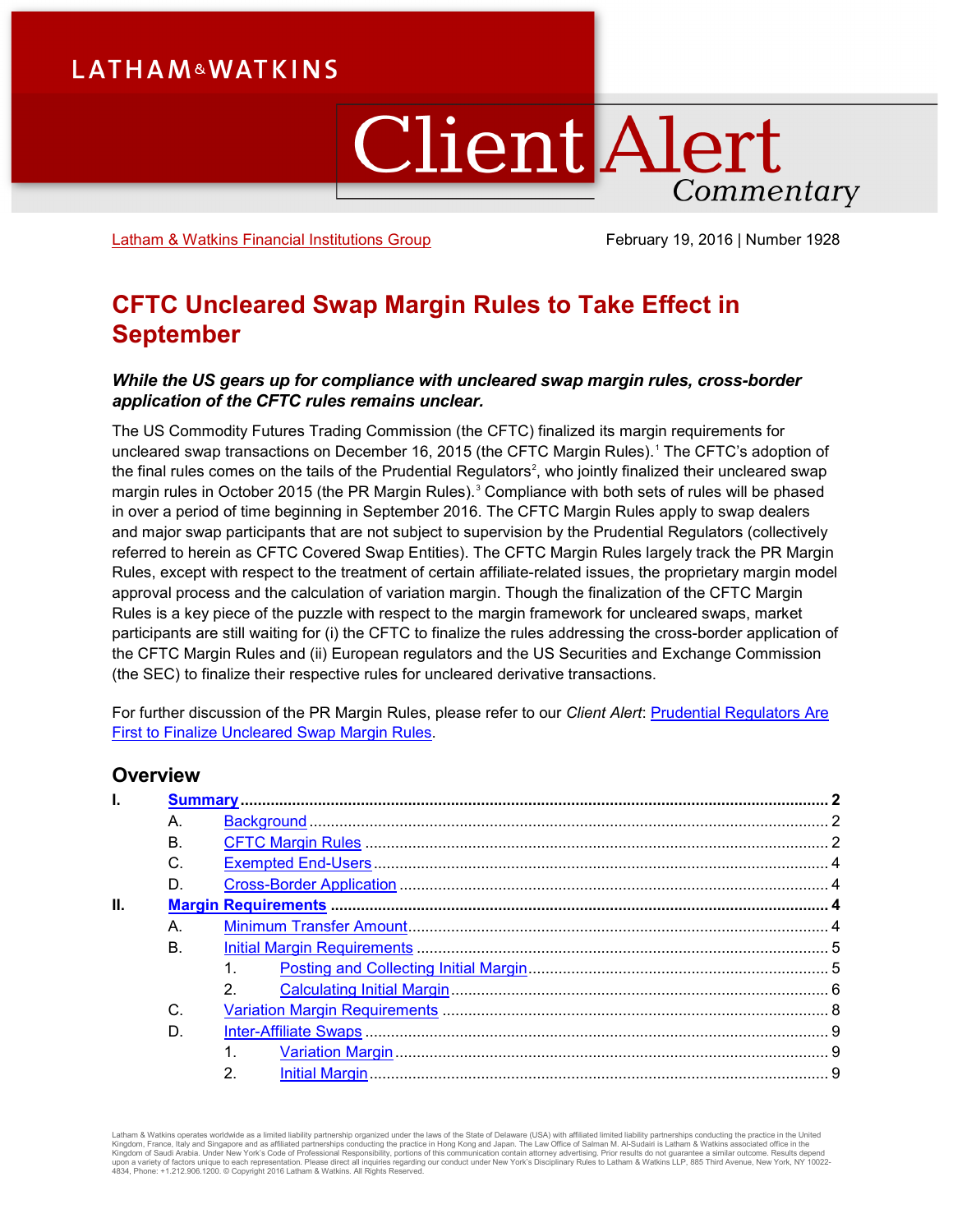| III.                                                                        |  |  |
|-----------------------------------------------------------------------------|--|--|
| A.                                                                          |  |  |
| В.                                                                          |  |  |
| 1.                                                                          |  |  |
| $\mathcal{P}$                                                               |  |  |
| C.                                                                          |  |  |
| IV.                                                                         |  |  |
| A.                                                                          |  |  |
| No Retroactive Application to Previously Executed Uncleared Swaps  14<br>В. |  |  |
|                                                                             |  |  |
| A.                                                                          |  |  |
| В.                                                                          |  |  |
| VI.                                                                         |  |  |
| A.                                                                          |  |  |
| В.                                                                          |  |  |
| VII.                                                                        |  |  |

# <span id="page-1-0"></span>**I. Summary**

# <span id="page-1-1"></span>**A. Background**

The Dodd-Frank Wall Street Reform and Consumer Protection Act (the Dodd-Frank Act) directs the CFTC to adopt rules establishing minimum initial margin (IM) and variation margin (VM) requirements for CFTC Covered Swap Entities on all swaps that are not cleared by a registered derivatives clearing organization (DCO) (as used herein, uncleared swaps).[4](#page-17-3) Though the CFTC initially proposed margin rules for public comment on April 28, 2011,<sup>[5](#page-17-4)</sup> the CFTC reproposed regulations to implement IM and VM requirements for uncleared swaps for CFTC Covered Swap Entities on October 3, 2014 (the CFTC Reproposed Margin Rules). $6$ 

The CFTC Reproposed Margin Rules followed the publication in September 2013 by the Basel Committee on Banking Supervision (BCBS) and the International Organization of Securities Commissions (IOSCO), at the direction of the Group of Twenty (G-20), of international standards for margin requirements for non-centrally cleared derivatives (the International Standards).<sup>[7](#page-17-6)</sup> The International Standards were intended to reduce the opportunity for regulatory arbitrage by creating an international framework for uncleared swaps that regulators could use as a guide to frame their respective margin rules. European regulators also reproposed their respective margin requirements for uncleared derivatives (the EMIR Proposed Margin Rules).<sup>[8](#page-17-7)</sup> Prompted by market demand for more time and given the lack of finalized rules both in the United States and abroad, BCBS and IOSCO revised the compliance timeline under the International Standards to recommend delaying effectiveness of uncleared swap margin rules by nine months.<sup>[9](#page-17-8)</sup>

# <span id="page-1-2"></span>**B. CFTC Margin Rules**

Following the recommended timeline of BCBS and IOSCO, the CFTC Margin Rules (like the PR Margin Rules) will be phased in beginning on September 1, 2016, with the highest-volume dealers that are CFTC Covered Swap Entities becoming subject to IM and VM requirements first. All market participants, other than Exempted End-Users (defined below), will be required to post VM by March 2017. Market participants subject to IM requirements will become subject to the rules in phases, with the final phase requiring all covered market participants to post/collect IM under the CFTC Margin Rules by September 1, 2020.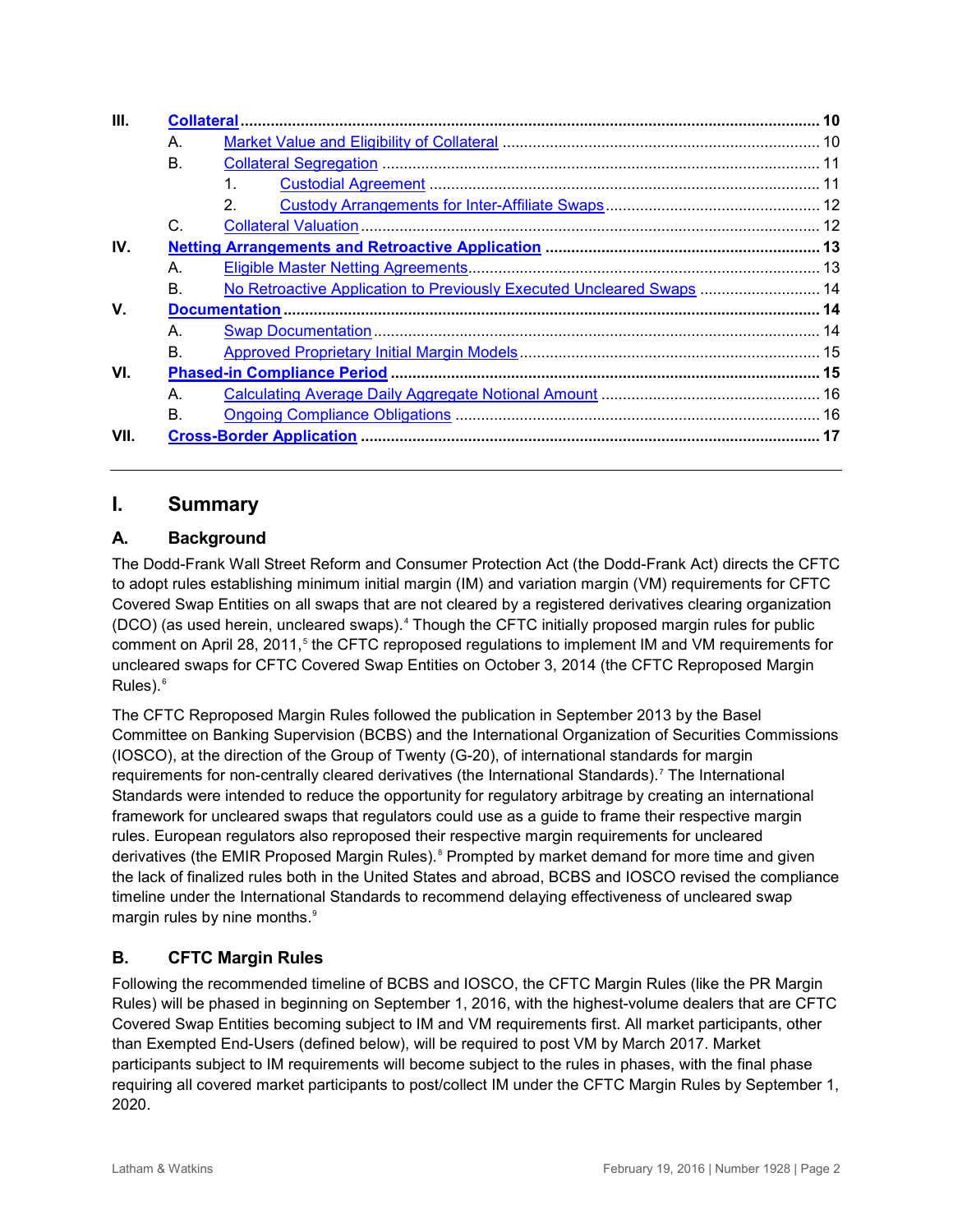The CFTC Margin Rules generally provide that:

- The term "CFTC Covered Swap Entity" captures Swap Entities (defined below) that are not prudentially regulated, including, *inter alia*, nonbank subsidiaries of bank holding companies and foreign Swap Entities not otherwise subject to prudential regulation.<sup>[10](#page-17-9)</sup>
- CFTC Covered Swap Entities entering into uncleared swaps with a person registered with the CFTC as a swap dealer (SD) or a major swap participant (MSP) (SDs and MSPs collectively referred to herein as Swap Entities), or with Financial End-Users<sup>[11](#page-17-10)</sup> with Material Swaps Exposure (defined below) (Financial End-Users with Material Swaps Exposure and Swap Entities collectively referred to herein as Covered Counterparties), must collect and post  $IM^{12}$  $IM^{12}$  $IM^{12}$  and  $VM^{13}$  $VM^{13}$  $VM^{13}$  on a daily basis.
- CFTC Covered Swap Entities entering into uncleared swaps with Financial End-Users that **do not**  have Material Swaps Exposure must collect and post daily VM, but **will not** be required to post or collect IM.
- CFTC Covered Swap Entities **are not** required to post or collect IM or VM with respect to uncleared swap transactions entered into with Exempted End-Users.
- For purposes of portfolio margining, uncleared swap counterparties may enter into Eligible Master Netting Agreements that separately account for pre- and post-compliance date positions.
- CFTC Covered Swap Entities are generally not required to **collect** IM from their Margin Affiliates (defined below), **except** in the case of certain inter-affiliate swaps with certain foreign Margin Affiliates that are not subject to comparable IM collection requirements. CFTC Covered Swap Entities are also generally not required to **post** IM to their Margin Affiliates, **except** where such Margin Affiliate is a prudentially regulated Swap Entity (a PR Covered Swap Entity) subject to the PR Margin Rules.
- VM must be both collected and posted for uncleared swaps between a CFTC Covered Swap Entity and its Margin Affiliates.
- For purposes of the CFTC Margin Rules, "Margin Affiliate" is defined with a bright-line test, which provides greater legal certainty than under the CFTC Reproposed Margin Rules, in particular with respect to determining Material Swaps Exposure and IM Threshold Amount (defined below).
- IM must be segregated with independent, non-affiliate custodians.
- For purposes of calculating IM, CFTC Covered Swap Entities may use approved proprietary margin models instead of the standardized margin schedule provided by the CFTC in the CFTC Margin Rules.

We have used the term "uncleared swaps" herein to encompass swaps<sup>[14](#page-18-2)</sup> that are not cleared by either a DCO<sup>[15](#page-18-3)</sup> registered with the CFTC or by a clearing organization exempted from registration pursuant to the Commodity Exchange Act.<sup>[16](#page-18-4)</sup>

#### **Key Divergences from PR Margin Rules**

While largely mirroring the PR Margin Rules, the CFTC Margin Rules notably diverge from those finalized by the Prudential Regulators with respect to the:

• Treatment of certain treasury affiliates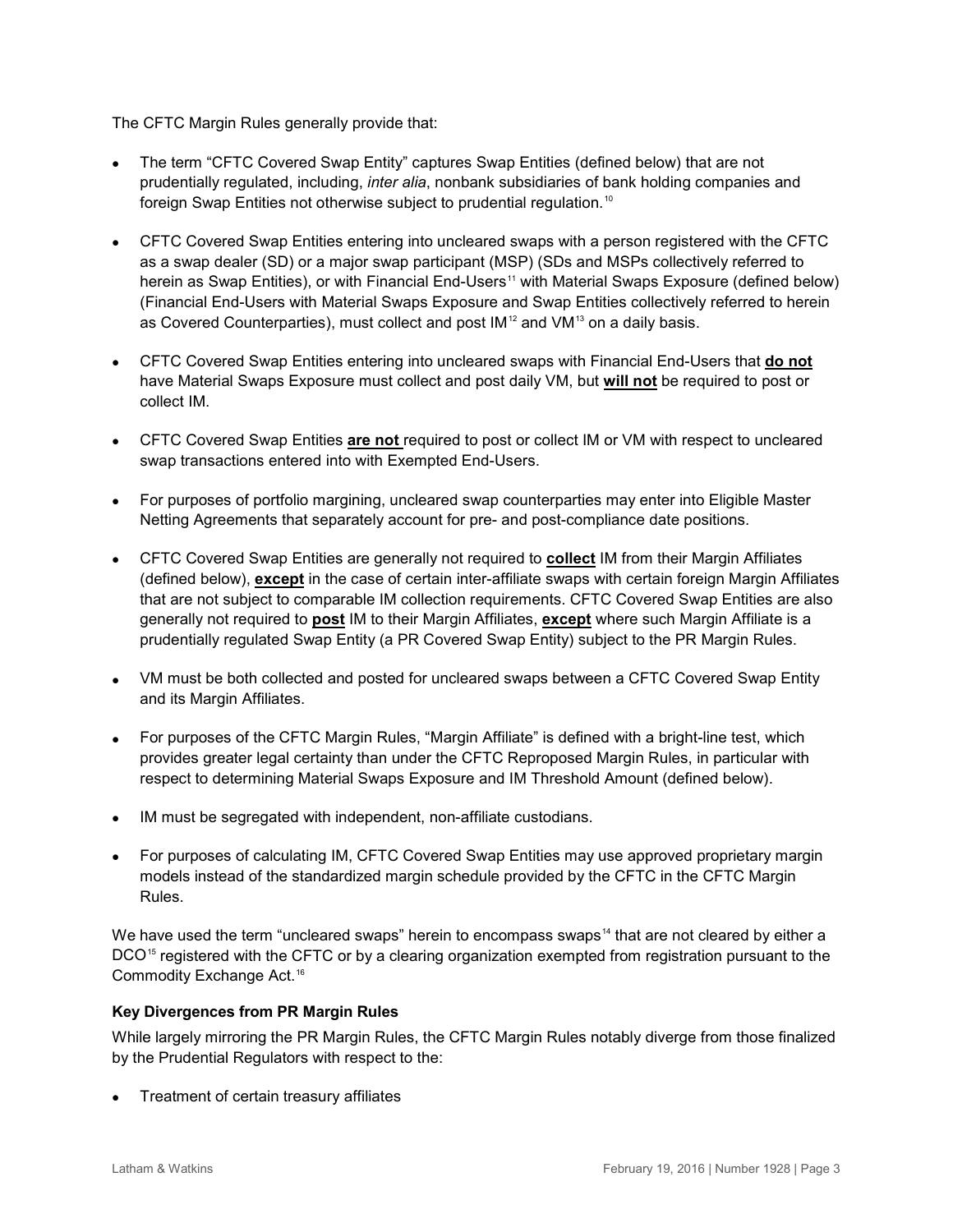- Exclusion of the Prudential Regulators' discretionary "anti-evasion" provision in the "Margin Affiliate" definition
- Proprietary IM model approval process
- Calculation of VM and related documentation requirements
- Treatment of certain inter-affiliate trades<sup>[17](#page-18-5)</sup>

# <span id="page-3-0"></span>**C. Exempted End-Users**

On January 12, 2015, the Terrorism Risk Insurance Program Reauthorization Act of 2015 (TRIPRA) was signed into law.<sup>[18](#page-19-0)</sup> Title III of TRIPRA amends certain provisions of the Dodd-Frank Act to exempt certain counterparties from the IM and VM requirements for uncleared swaps. Specifically, TRIPRA prohibits applying any margin requirements promulgated under the Dodd-Frank Act to uncleared swaps with any of the following counterparties (collectively referred to herein as Exempted End-Users), so long as such counterparty is using the uncleared swaps to hedge commercial risk:

- Commercial end-users, including treasury affiliates (that do not otherwise qualify as Financial End-Users) $19$  acting as agent
- Financial institutions (*i.e.,* small banks, savings associations, Farm Credit System institutions, credit unions) with total assets of **US\$10 billion** or less and certain financial cooperatives hedging the risks associated with originating loans for their members $20$
- Captive finance companies<sup>[21](#page-19-3)</sup>

Pursuant to TRIPRA, the CFTC Margin Rules contained an interim final rule (the Interim Final Rule) exempting from the CFTC Margin Rules certain uncleared swaps entered into with Exempted End-Users using such uncleared swaps to hedge or mitigate commercial risk.<sup>[22](#page-19-4)</sup> The Interim Final Rule is scheduled to go into effect with the CFTC Margin Rules on April 1, 2016. The comment period for the Interim Final Rule closed on February 5, 2016. We expect the Interim Final Rule to be finalized in substantially similar form.

# <span id="page-3-1"></span>**D. Cross-Border Application**

On June 29, 2015, the CFTC proposed regulations that would frame the reach of the CFTC Margin Rules in cross-border swap transactions (the CFTC Proposed Cross-Border Margin Rules).<sup>[23](#page-19-5)</sup> The CFTC Proposed Cross-Border Margin Rules would subject all uncleared swap transactions entered into by US CFTC Covered Swap Entities to the CFTC Margin Rules, as well as certain uncleared swaps entered into by non-US CFTC Covered Swap Entities where the risk flows back to a US entity. Though the CFTC declined to finalize a definitive cross-border framework concurrently with the CFTC Margin Rules, the CFTC has indicated that it anticipates finalizing such cross-border rules in the near future,<sup>[24](#page-19-6)</sup> which should close the loop on the cross-border application of the CFTC Margin Rules.

# <span id="page-3-2"></span>**II. Margin Requirements**

A CFTC Covered Swap Entity must post and/or collect (as applicable) IM and VM daily under the CFTC Margin Rules, for the life of the uncleared swap.<sup>[25](#page-19-7)</sup>

#### <span id="page-3-3"></span>**A. Minimum Transfer Amount**

The minimum transfer amount below which a CFTC Covered Swap Entity need not collect or post margin pursuant to the CFTC Margin Rules with respect to a particular counterparty has been set at **US\$500,000**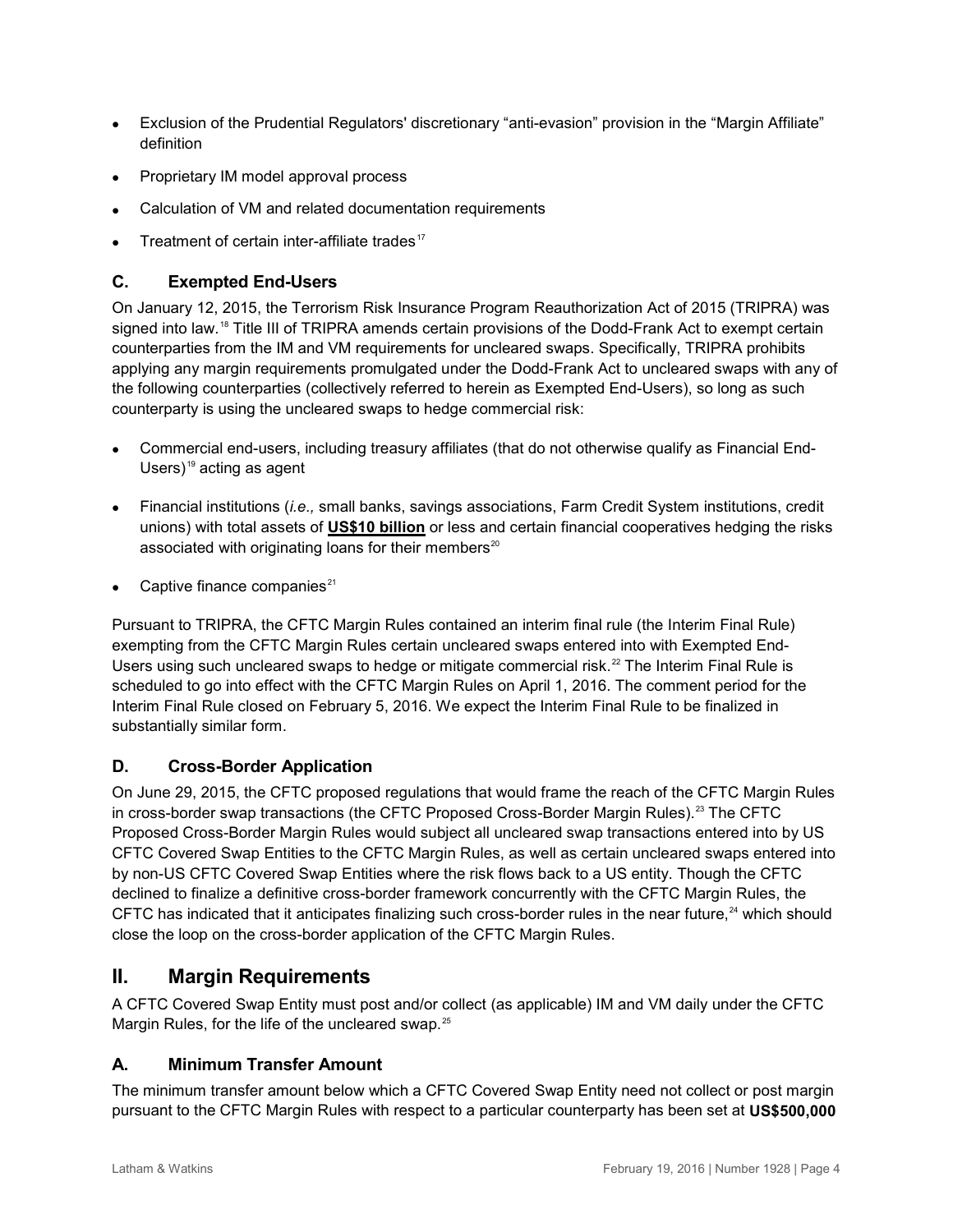(calculated in the aggregate taking into account all IM and VM required under the CFTC Margin Rules with respect to such counterparty). This amount has been lowered from US\$650,000, the amount reproposed by the CFTC in October 2014. [26](#page-19-8)

#### <span id="page-4-0"></span>**B. Initial Margin Requirements**

#### <span id="page-4-1"></span>**1. Posting and Collecting Initial Margin**

The CFTC Margin Rules require that a CFTC Covered Swap Entity collect IM, with respect to any uncleared swap, from a Covered Counterparty on a daily basis, in an amount no less than the IM amount calculated in accordance with the CFTC Margin Rules (discussed further below), less the IM Threshold Amount (not including any portion of the IM Threshold Amount already applied by the CFTC Covered Swap Entity or its Margin Affiliates to other uncleared swaps with such Covered Counterparty or its Margin Affiliates), as applicable.<sup>[27](#page-19-9)</sup>

Further, the CFTC Margin Rules require that a CFTC Covered Swap Entity post IM with respect to any uncleared swap with a counterparty that is a Financial End-User with Material Swaps Exposure, in an amount at least as large as what the CFTC Covered Swap Entity would be required to collect under the CFTC Margin Rules — note that the CFTC Covered Swap Entity would also be required to post this amount to a counterparty that is also a CFTC Covered Swap Entity, to satisfy such CFTC Covered Swap Entity counterparty's own IM collection obligations under the CFTC Margin Rules. The CFTC Covered Swap Entity must also post IM to any counterparty that is a Swap Entity, though the amount would be determined under the margin regime applicable to such Swap Entity.<sup>[28](#page-19-10)</sup>

*Material Swaps Exposure.* Under the CFTC Margin Rules, a Financial End-User has "Material Swaps Exposure" if such entity and its Margin Affiliates, in the aggregate, have an average daily aggregate notional amount of uncleared swaps, uncleared security-based swaps, foreign exchange (FX) forwards<sup>[29](#page-19-11)</sup> and FX swaps<sup>[30](#page-19-12)</sup> with all counterparties for June, July and August of the previous calendar year that exceeds **US\$8 billion** (calculated only for business days). The CFTC Reproposed Margin Rules originally provided for a Material Swaps Exposure threshold amount of US\$3 billion. The increase in the threshold for Material Swaps Exposure further aligns with the recommended threshold of €8 billion under the International Standards<sup>[31](#page-19-13)</sup> and the US\$8 billion threshold for Material Swaps Exposure under the PR Margin Rules. The CFTC Margin Rules provide for the following adjustments in calculating a Financial End-User's Material Swaps Exposure:

- Transactions between a CFTC Covered Swap Entity and a Margin Affiliate need only be counted once.
- Swaps exempt from the CFTC Margin Rules by virtue of the Interim Final Rule (*i.e.,* uncleared swaps with Exempted End-Users entering into such transactions to hedge or mitigate their commercial risk) **would not** be included in the calculation.
- Security-based swaps that (i) are exempt pursuant to the SEC clearing exemption for affiliates of endusers or (ii) satisfy the criteria for the SEC's end-user exception for clearing **would not** be included in the calculation. $32$

The CFTC has confirmed a CFTC Covered Swap Entity may rely on a Financial End-User counterparty's good-faith representations in determining whether such Financial End-User has Material Swaps Exposure.<sup>[33](#page-19-15)</sup> Additionally, in response to market concerns, the CFTC has included a new provision in the CFTC Margin Rules to clarify what happens when a Financial End-User counterparty's exposure moves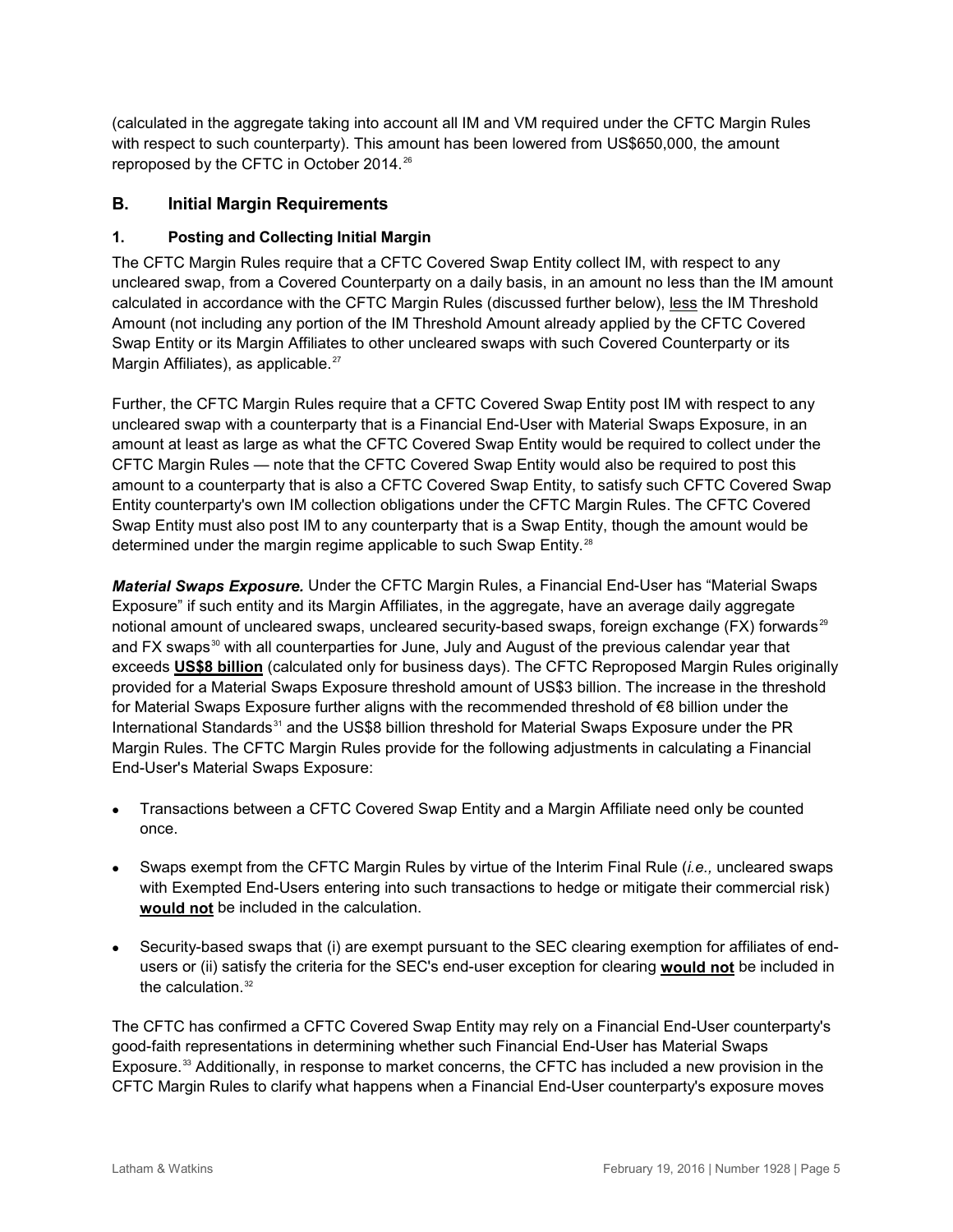above or below the Material Swaps Exposure threshold for a given calendar year (discussed further below). [34](#page-19-16)

*Initial Margin Threshold Amount.* Rather than the US\$65 million proposed in the CFTC Reproposed Margin Rules, the CFTC has lowered the IM Threshold Amount under the CFTC Margin Rules to an aggregate credit exposure of **US\$50 million** resulting from all uncleared swaps between (i) a CFTC Covered Swap Entity or any of its Margin Affiliates **and** (ii) a Covered Counterparty or any of its Margin Affiliates. Uncleared swaps entered into with Exempted End-Users are **excluded** from this calculation under the Interim Final Rule. The reduction in the IM Threshold Amount is consistent with the International Standards and the PR Margin Rules. The IM Threshold Amount may be allocated among entities within a consolidated group at the agreement of the CFTC Covered Swap Entity and its counterparties, but the total must remain below US\$50 million on a combined basis.<sup>[35](#page-19-17)</sup>

*Margin Affiliates.* The CFTC (like the Prudential Regulators in the PR Margin Rules) has applied a bright-line test to the definition of "Margin Affiliate,"<sup>[36](#page-19-18)</sup> abandoning the control-based approach taken under the proposal. A company is considered a "Margin Affiliate" of another company under any of the following conditions:

- Either company consolidates the other on financial statements prepared in accordance with US Generally Accepted Accounting Principles, the International Financial Reporting Standards or other similar standards (referred to collectively herein as Accounting Standards).
- Both companies are consolidated with a third company on a financial statement prepared in accordance with Accounting Standards.
- For a company that is not subject to Accounting Standards, such consolidation would have occurred if such Accounting Standards had applied.

Notably, however, while the Prudential Regulators gave themselves leeway to otherwise determine that a company is an "affiliate" of another for purposes of the PR Margin Rules (based on the applicable Prudential Regulator's conclusion that either company provides significant support to, or is materially subject to the risks or losses of, the other company), the CFTC expressly declined to include a parallel provision in the CFTC Margin Rules.<sup>[37](#page-19-19)</sup>

The "Margin Affiliate" concept is present throughout the CFTC Margin Rules, including with respect to IM Threshold Amount, Material Swaps Exposure and special considerations for inter-affiliate uncleared swaps. Abandoning the proposed control test for this bright-line accounting-based approach eliminates legal uncertainty regarding the calculation of IM Threshold Amount and Material Swaps Exposure on an aggregate basis under the CFTC Margin Rules.

#### <span id="page-5-0"></span>**2. Calculating Initial Margin**

A CFTC Covered Swap Entity may calculate its minimum IM amount under the CFTC Margin Rules in one of two ways: (i) by using a standardized margin schedule (as set out in Rule 23.154(c) of the CFTC Margin Rules and reproduced below), which allows for certain types of netting and offsetting of exposures; or (ii) by using an internal IM model that satisfies the CFTC Margin Rules criteria and that has been approved by the CFTC or a registered futures association (*i.e.,* the National Futures Association (the NFA)) (an approved proprietary IM model). In an effort to disincentivize "cherry picking" the method that produces the "most favorable" IM results, the CFTC has stated that it would expect a CFTC Covered Swap Entity switching between the two IM calculation options to provide the CFTC upon request with a rationale for changing methodologies.<sup>[38](#page-19-20)</sup>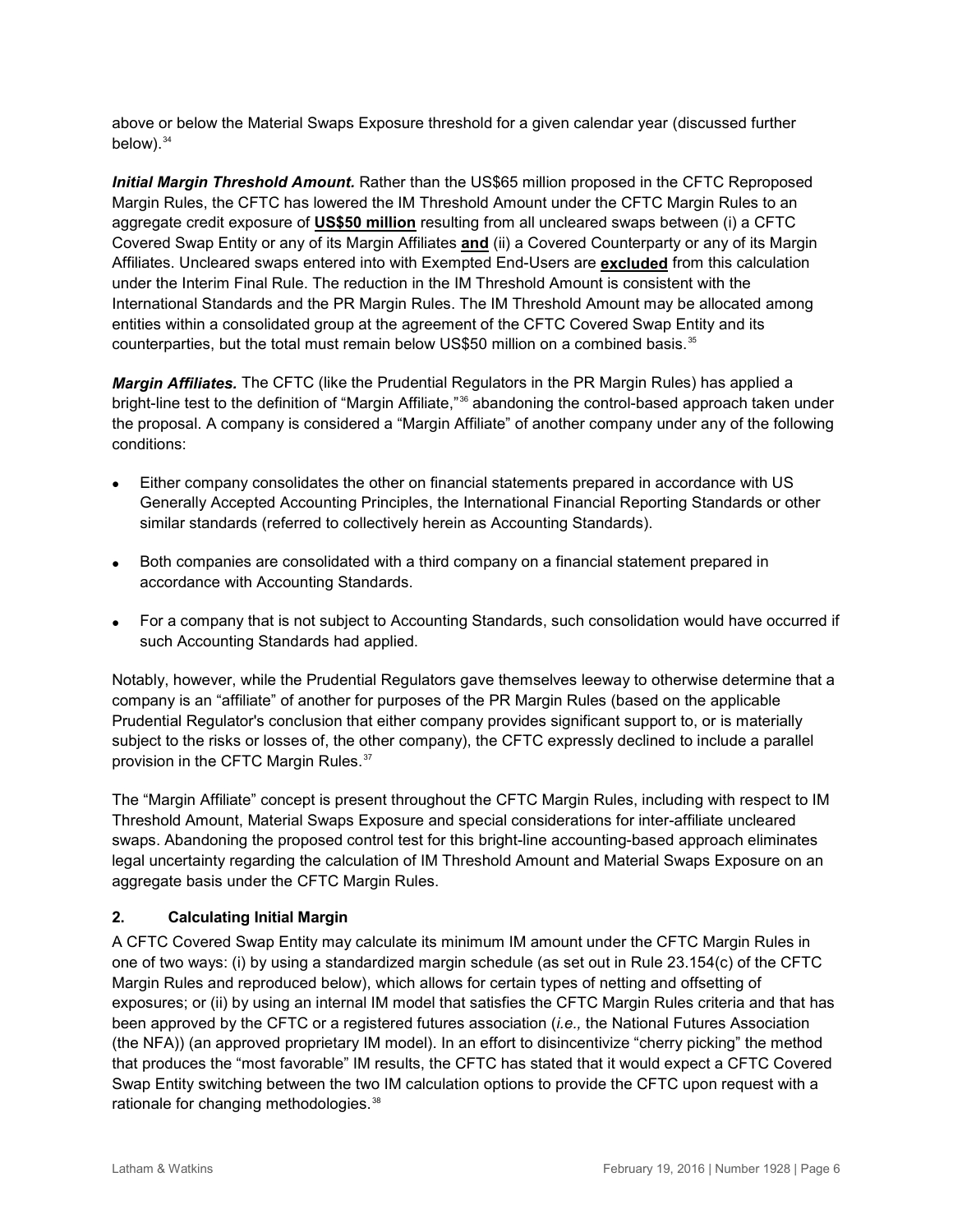*Standardized Initial Margin Schedule.* The CFTC has adopted as proposed the following standardized minimum gross IM requirements for uncleared swaps, as divided by swap asset class:<sup>[39](#page-19-21)</sup>

| <b>Asset Class</b>                 | <b>Gross IM</b><br>(% of Notional Exposure) |                |
|------------------------------------|---------------------------------------------|----------------|
|                                    | 0-2 year duration                           | 2              |
| Credit                             | 2-5 year duration                           | 5              |
|                                    | 5+ year duration                            | 10             |
| Commodity                          |                                             | 15             |
| Equity                             |                                             | 15             |
| <b>FX/Currency</b>                 | 6                                           |                |
|                                    | 0-2 year duration                           |                |
| Cross-Currency Swaps <sup>40</sup> | 2-5 year duration                           | 2              |
|                                    | 5+ year duration                            | 4              |
|                                    | 0-2 year duration                           |                |
| <b>Interest Rate</b>               | 2-5 year duration                           | $\overline{2}$ |
|                                    | 5+ year duration                            | 4              |
| Other                              | 15                                          |                |

• Eligible Master Netting Agreements. If the standardized margin schedule is being used to calculate IM for multiple uncleared swaps that are subject to an Eligible Master Netting Agreement (defined below), the amount of IM that the CFTC Covered Swap Entity must collect or post (as applicable) under the CFTC Margin Rules is determined according to the following calculation:

#### **IM = ( 0.4 x Gross IM ) + ( 0.6 x Net-to-Gross Ratio x Gross IM )**[41](#page-19-23)

*Approved Proprietary Initial Margin Models.* The CFTC Margin Rules permit a CFTC Covered Swap Entity to calculate IM using a proprietary IM model that captures all of the material risks that affect an uncleared swap (including material non-linear price characteristics of such swap), so long as the CFTC or the NFA has granted prior written approval to use the model.<sup>[42](#page-19-24)</sup> Such approval (which may be revoked) is premised on the model satisfying certain qualitative criteria and minimum control, oversight and validation mechanisms (which the CFTC adopted substantially as proposed in the CFTC Reproposed Margin Rules), including, *inter alia*:

- The model must determine the potential future exposure of an uncleared swap (or applicable netting portfolio (discussed further below)), where "potential future exposure" is an estimate of the one-tailed 99% confidence interval for an increase in the value of such uncleared swap (or applicable netting portfolio) over a period equal to the shorter of 10 business days or the maturity of such uncleared swap (or applicable netting portfolio) (referred to as a holding period). Note that (i) this 10-day holding period is longer than the holding period (*i.e.,* three to five days) that central counterparties typically require and, (ii) unlike under bank regulatory capital rules, the CFTC Margin Rules **do not** permit, under any circumstances, a CFTC Covered Swap Entity using an approved proprietary IM model to indirectly compute the 10-day horizon by making an IM calculation over a shorter horizon and then scaling such IM calculation to the required 10-day horizon. The CFTC Margin Rules instead require that such CFTC Covered Swap Entity's IM calculation be performed directly over the 10-day close-out period.<sup>[43](#page-19-25)</sup>
- If the model reflects offsetting exposures, diversification and other hedging benefits for uncleared swaps that are executed under the same Eligible Master Netting Agreement, the CFTC Covered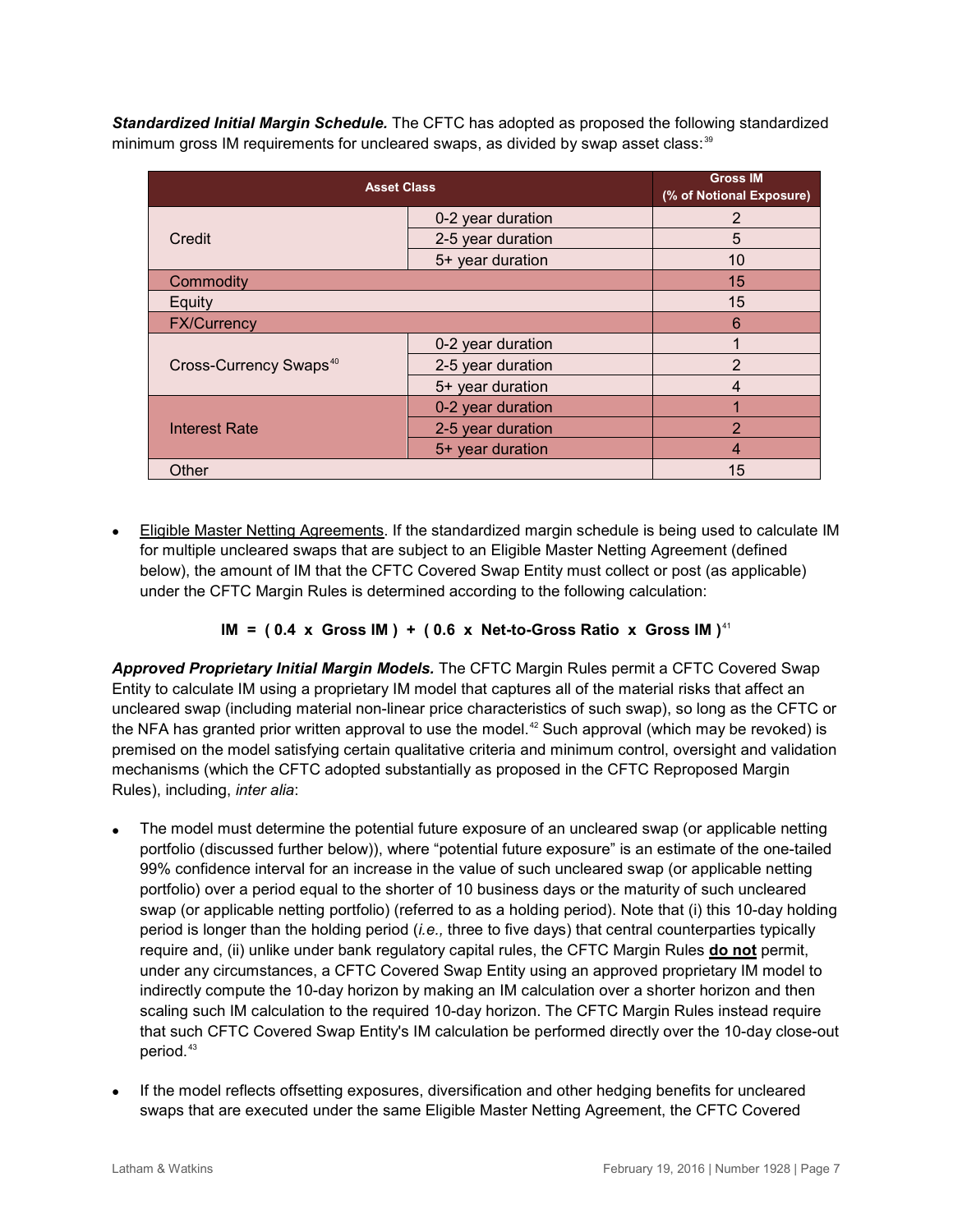Swap Entity must demonstrate the reasonableness for modeling and measuring such hedging benefits.<sup>[44](#page-19-26)</sup>

- With respect to an uncleared cross-currency swap, the model need not recognize risks or risk factors associated with the embedded FX swap (*i.e.,* the fixed, physically-settled exchange of principal), but must recognize all material risks associated with all other payments and cash flows under such uncleared cross-currency swap.<sup>[45](#page-19-27)</sup>
- The CFTC Margin Rules also impose various annual assessment requirements on CFTC Covered Swap Entities that calculate IM pursuant to an approved proprietary IM model.<sup>[46](#page-19-28)</sup>

We have set forth below a number of additional considerations related to a CFTC Covered Swap Entity's use of an approved proprietary IM model.

- Risk Categories. The CFTC Margin Rules require that an approved proprietary IM model assign each derivative contract to a single asset class or broad risk category (*i.e.,* FX and interest rates (considered together as a single asset class), credit, equity, commodities) and that the IM calculations for each broad risk category be performed separately. In a departure from the CFTC Reproposed Margin Rules, the finalized CFTC Margin Rules no longer divide commodities into smaller asset classes.<sup>[47](#page-20-0)</sup>
- Eligible Master Netting Agreements. A CFTC Covered Swap Entity that uses an approved proprietary IM model to calculate IM under an Eligible Master Netting Agreement may only offset an uncleared swap against other uncleared swaps within the same asset class under such Eligible Master Netting Agreement when calculating IM.<sup>[48](#page-20-1)</sup>
- Previously Approved Proprietary IM Models. Recognizing that CFTC Covered Swap Entities may employ vender-supplied IM models, the CFTC has stated that it (or the NFA) may approve, on a case-by-case basis, such vendor-supplied models and model-related inputs, which the CFTC or the NFA have previously approved for one CFTC Covered Swap Entity, for use by **other** CFTC Covered Swap Entities (*i.e.,* a vendor-supplied proprietary IM model that the CFTC or the NFA has approved for use by a CFTC Covered Swap Entity may also be approved for another CFTC Covered Swap Entity's use). The CFTC Margin Rules also provide for coordination with the Prudential Regulators, the SEC or foreign regulators, as applicable, to facilitate expedited approval for proprietary IM models that have previously obtained the requisite approval by such regulator (*e.g.,* a proprietary IM model the Prudential Regulators have approved under the PR Margin Rules for use by a CFTC Covered Swap Entity's prudentially regulated Margin Affiliate).<sup>[49](#page-20-2)</sup>
- Inter-Affiliate Swaps. Unlike under the PR Margin Rules,<sup>[50](#page-20-3)</sup> the CFTC Margin Rules provide for no special treatment of inter-affiliate swaps when it comes to calculating IM amount.

#### <span id="page-7-0"></span>**C. Variation Margin Requirements**

The CFTC Margin Rules require that a CFTC Covered Swap Entity collect and post (as applicable) VM in accordance with the CFTC Margin Rules after such CFTC Covered Swap Entity has entered into an uncleared swap with a Swap Entity or a Financial End-User (regardless of whether such Financial End-User has Material Swaps Exposure), including any Margin Affiliates of such CFTC Covered Swap Entity. [51](#page-20-4)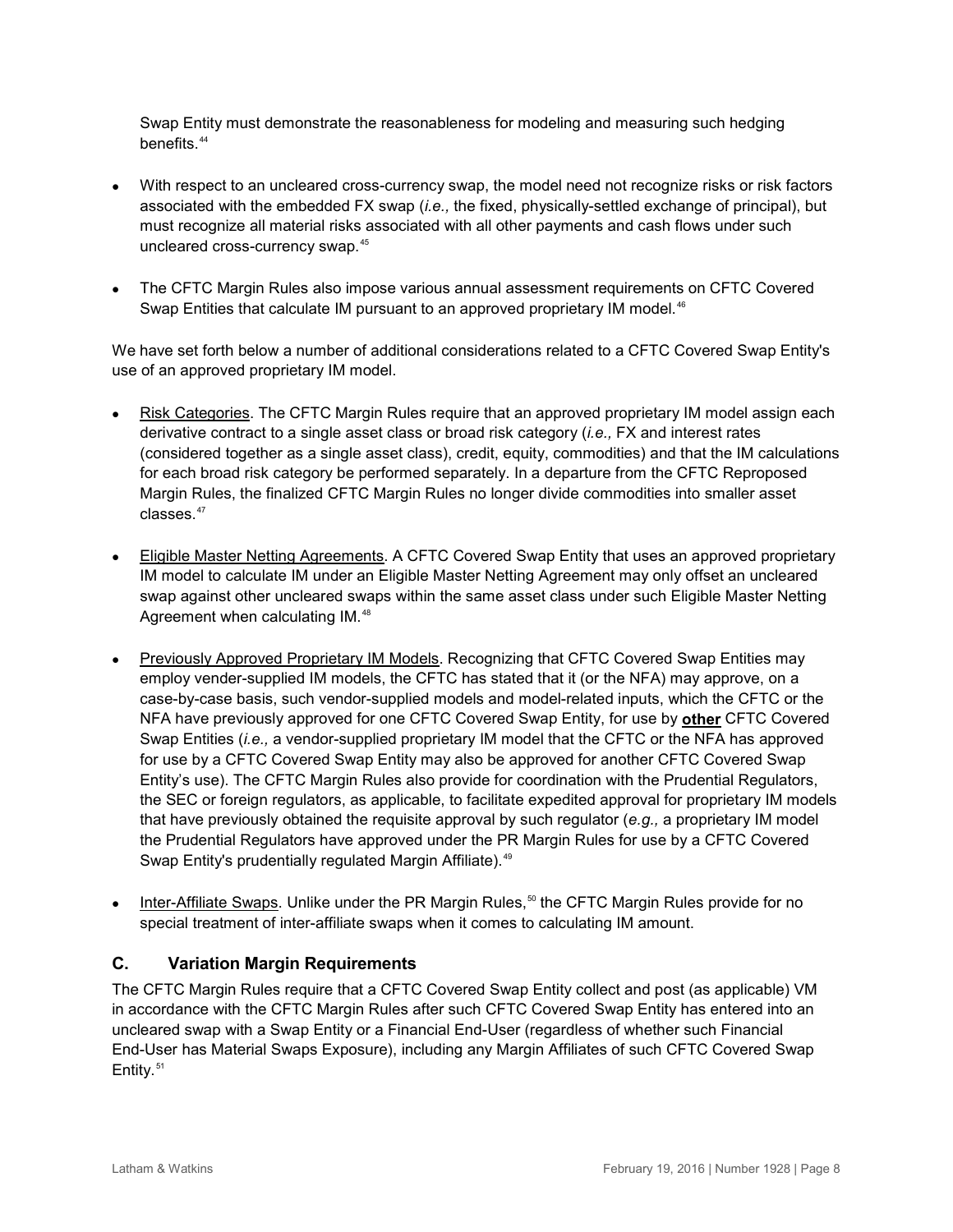#### **Calculating Variation Margin**

Like the PR Margin Rules, the CFTC Margin Rules define "VM amount" as the cumulative mark-to-market change in value to a CFTC Covered Swap Entity of an uncleared swap, as measured from the date such uncleared swap is entered into, less the value of all VM previously collected, plus the value of all VM previously posted with respect to such uncleared swap.<sup>s</sup> The CFTC Margin Rules do, however, go into further detail with respect to VM calculation, requiring that a CFTC Covered Swap Entity use methods, procedures, rules and inputs that, to the maximum extent practicable, rely on recently executed transactions, valuations provided by independent third parties or other objective criteria.<sup>[53](#page-20-6)</sup>

#### <span id="page-8-0"></span>**D. Inter-Affiliate Swaps**

#### <span id="page-8-1"></span>**1. Variation Margin**

Similar to the PR Margin Rules, the CFTC Margin Rules require that a CFTC Covered Swap Entity post and collect VM on inter-affiliate swaps entered into with each Margin Affiliate that is a Swap Entity or a Financial End-User.<sup>[54](#page-20-7)</sup> Note that there is no comparable requirement under the current version of the EMIR Proposed Margin Rules to exchange VM with respect to uncleared swaps among affiliates.<sup>[55](#page-20-8)</sup>

#### <span id="page-8-2"></span>**2. Initial Margin**

*Collecting Initial Margin.* A CFTC Covered Swap Entity is **not** required to collect IM from a Margin Affiliate under the CFTC Margin Rules if each of the following conditions are met:

- The uncleared swaps entered into between such CFTC Covered Swap Entity and such Margin Affiliate are subject to a centralized risk-management program that is reasonably designed to monitor and manage the risks associated with such inter-affiliate swap(s)
- Such CFTC Covered Swap Entity exchanges VM with such Margin Affiliate in accordance with the CFTC Margin Rules<sup>[56](#page-20-9)</sup>

The CFTC Margin Rules **do**, however, require CFTC Covered Swap Entities to **collect** IM from foreign Margin Affiliates that (i) are Financial End-Users and (ii) are not subject to comparable IM collection requirements on their own outward-facing swaps with Financial End-Users. Such Margin Affiliates would generally include Financial End-Users located in jurisdictions for which substituted compliance has not been granted with respect to the collection of IM, but would also apply in the case of a series of uncleared swap transactions involving, directly or indirectly, a Margin Affiliate that is not subject to comparable IM collection requirements (*e.g.,* the CFTC Covered Swap Entity is facing a Margin Affiliate that is subject to such requirements, but such Margin Affiliate is, directly or indirectly, transacting with another Margin Affiliate that **is not** subject to such requirements). The CFTC has referred to this collection requirement as "an important anti-evasion measure," as it is concerned with the potential incentive to use Margin Affiliates to avoid collecting IM from third parties.<sup>[57](#page-20-10)</sup>

*Posting Initial Margin.* The CFTC Margin Rules only require a CFTC Covered Swap Entity to **post** IM to those Margin Affiliates that are prudentially regulated Swap Entities (PR Covered Swap Entities), in an amount equal to the amount that any such PR Covered Swap Entity is required to collect from the CFTC Covered Swap Entity under the PR Margin Rules — CFTC Covered Swap Entities are otherwise not required to post IM with respect to any other inter-affiliate swaps. This posting requirement works in harmony with the PR Margin Rules, which require PR Covered Swap Entities to collect IM from affiliates that are Swap Entities or Financial End-Users.<sup>[58](#page-20-11)</sup>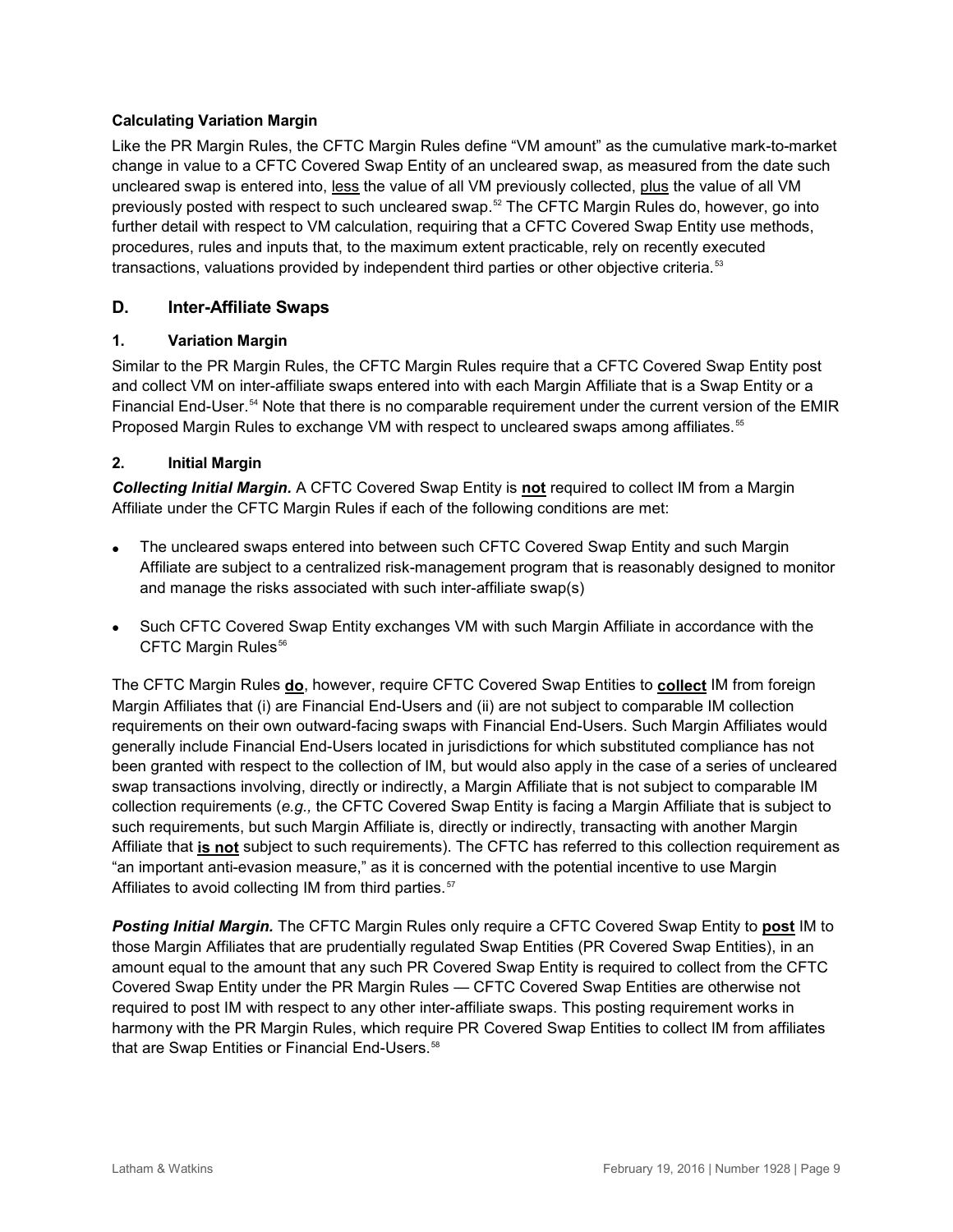# <span id="page-9-0"></span>**III. Collateral**

## <span id="page-9-1"></span>**A. Market Value and Eligibility of Collateral**

The CFTC Margin Rules require a CFTC Covered Swap Entity to monitor the market value and eligibility of all collateral collected and posted to satisfy the IM and VM requirements under the CFTC Margin Rules. Only certain types of assets satisfy these requirements, and the eligibility of the collateral differs based on the type of margin (*i.e.,* IM or VM) being posted and/or collected and, with respect to VM, the identity of the CFTC Covered Swap Entity's counterparty. To the extent that either (i) the market value of such collateral has declined or (ii) such collateral no longer qualifies as Eligible Collateral, CFTC Covered Swap Entities are required to collect or post (as applicable) sufficient collateral to remain compliant with the CFTC Margin Rules.<sup>[59](#page-20-12)</sup>

#### **Eligible Collateral**

Similar to the PR Margin Rules, the CFTC Margin Rules expand the scope of collateral that CFTC Covered Swap Entities may post or collect (Eligible Collateral) beyond the original proposal.

*Eligible Collateral for Initial Margin.* CFTC Covered Swap Entities may post and collect the following types of collateral to satisfy their IM obligations under the CFTC Margin Rules:

- Immediately available cash funds denominated in (i) US dollars or another major currency $60$  or (ii) the currency of settlement<sup> $61$ </sup> under the uncleared swap (referred to herein as the settlement currency) (unless noted otherwise, such funds are referred to herein as cash collateral)
- Securities issued by or guaranteed by a US government agency, the European Central Bank (the ECB) or certain sovereign entities $62$
- Certain debt securities issued by, and asset-backed securities guaranteed by, US government-sponsored enterprises (GSEs)<sup>[63](#page-20-16)</sup>
- Certain redeemable securities in pooled investment funds that invest in US government securities or securities issued by the ECB or certain sovereign entities (referred to herein as Eligible Investment Fund Interests)
- Certain corporate debt securities
- Securities issued or guaranteed by the Bank for International Settlements, the International Monetary Fund or a multilateral development bank<sup>[64](#page-20-17)</sup>
- Certain listed equities
- Gold<sup>[65](#page-20-18)</sup>

Many of these types of collateral are subject to significant Haircuts (defined below) to reflect their liquidity and market valuation risk.

*Eligible Collateral for Variation Margin.* As noted above, the scope of Eligible Collateral for VM under the CFTC Margin Rules varies depending on the identity of such CFTC Covered Swap Entity's counterparty: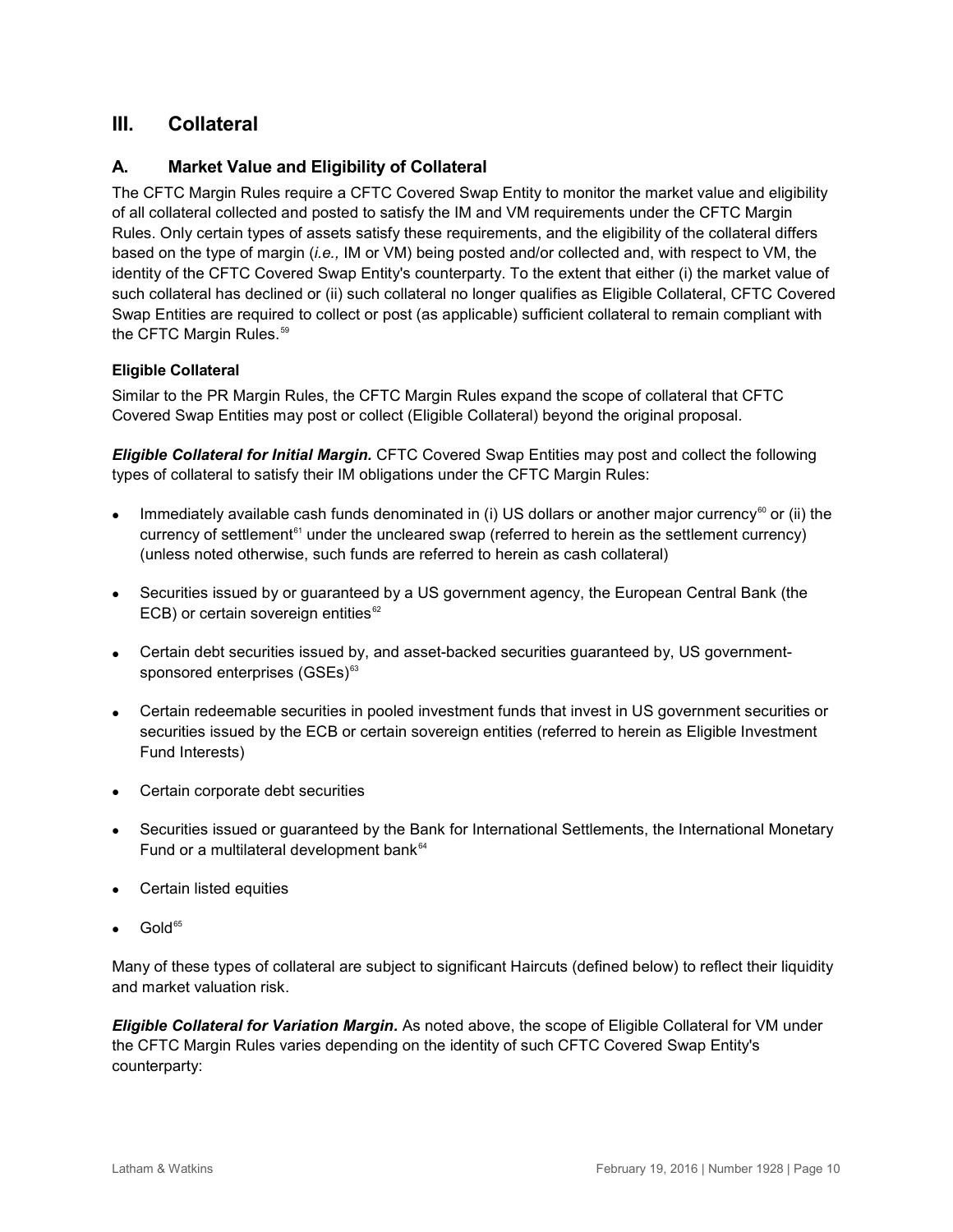- Swap Entity Counterparties. A CFTC Covered Swap Entity may only post and collect cash collateral to satisfy VM requirements imposed by the CFTC Margin Rules for uncleared swaps entered into with a Swap Entity counterparty.
- Financial End-User Counterparties. A CFTC Covered Swap Entity may post and collect the following forms of collateral to satisfy VM requirements under the CFTC Margin Rules for uncleared swaps entered into with a Financial End-User counterparty:
	- Cash collateral
	- Non-cash collateral that is eligible to satisfy the IM requirements (listed above)<sup>[66](#page-20-19)</sup>

Note that the CFTC Margin Rules **do not** restrict the types of collateral a CFTC Covered Swap Entity may post and/or collect for bilaterally agreed amounts **above** the IM or VM amount required by the CFTC Margin Rules.<sup>[67](#page-20-20)</sup>

*Ineligible Securities.* The following securities are specifically **excluded** from the Eligible Collateral definition under the CFTC Margin Rules:

- Securities issued by (i) the party pledging such collateral (the posting counterparty) or (ii) a Margin Affiliate of the posting counterparty
- Securities issued by a wide range of US and non-US financial entities and market intermediaries, including banks, bank holding companies, savings and loan holding companies and Margin Affiliates of the foregoing, and brokers, dealers, SDs and futures commission merchants<sup>[68](#page-20-21)</sup>

#### <span id="page-10-0"></span>**B. Collateral Segregation**

The CFTC Margin Rules require that IM (but not VM) posted or collected by a CFTC Covered Swap Entity be segregated at one or more custodians that are not Margin Affiliates of either the CFTC Covered Swap Entity or its counterparty (such custodian is referred to as a third-party custodian).<sup>[69](#page-20-22)</sup> These segregation rules are similar to the PR Margin Rules — however, unlike under the PR Margin Rules, any excess collateral posted above the IM amounts required by the CFTC Margin Rules **is not** subject to these segregation requirements.<sup>[70](#page-20-23)</sup>

#### <span id="page-10-1"></span>**1. Custodial Agreement**

Any IM a CFTC Covered Swap Entity posts and/or collects under the CFTC Margin Rules must be subject to a custodial agreement that satisfies the following conditions:

- The custodial agreement is a legal, valid, binding and enforceable agreement under the laws of all relevant jurisdictions (including in the event of bankruptcy, insolvency or similar proceeding).
- The custodial agreement prohibits the third-party custodian from rehypothecating, repledging, reusing or otherwise transferring any of the collateral it holds, **except** that cash collateral may be held in a general deposit account with the third-party custodian if (i) such funds in the account are used to purchase an asset qualifying as Eligible Collateral, (ii) such Eligible Collateral is not otherwise rehypothecated, repledged or reused and (iii) such purchase takes place within a time period reasonably necessary to consummate such purchase after the cash collateral is posted as IM in satisfaction of the IM requirements under the CFTC Margin Rules.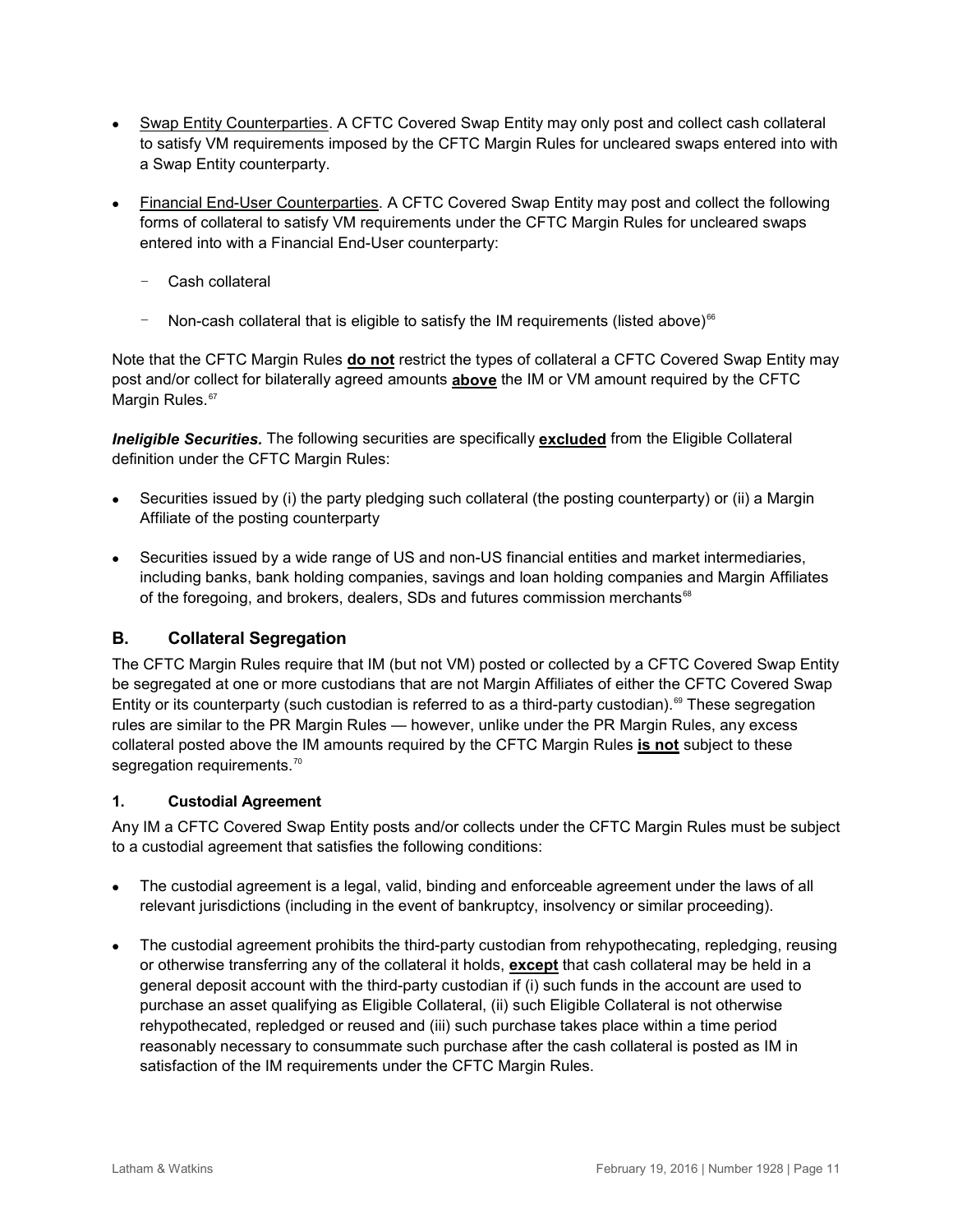• If the custodial agreement permits the posting party to substitute or direct any reinvestment of collateral held by the third-party custodian pursuant to the CFTC Margin Rules, the custodial agreement may only permit the substitution or reinvestment of such collateral in assets (i) that would qualify as Eligible Collateral and (ii) for which the amount net of applicable Haircuts would be sufficient to meet the IM requirements under the CFTC Margin Rules.<sup>[71](#page-20-24)</sup>

#### <span id="page-11-0"></span>**2. Custody Arrangements for Inter-Affiliate Swaps**

To the extent that a CFTC Covered Swap Entity collects Eligible Collateral from a Margin Affiliate to satisfy its IM collection requirements under the CFTC Margin Rules, the custodian for such Eligible Collateral may be such CFTC Covered Swap Entity or a Margin Affiliate thereof.<sup>[72](#page-20-25)</sup>

#### <span id="page-11-1"></span>**C. Collateral Valuation**

The value of any Eligible Collateral is calculated as follows:

#### **Collateral Value = Eligible Collateral Market Value x ( 1 - Applicable Haircut )**,

with such value expressed in percentage terms (referred to herein as Collateral Value). The total value of all IM or VM collateral collected or posted pursuant to the CFTC Margin Rules is calculated as the sum of the Collateral Values of each item of Eligible Collateral.<sup>[73](#page-20-26)</sup>

#### **Haircuts**

The value of any Eligible Collateral collected or posted to satisfy the CFTC Margin Rules is subject to the sum of the following discounts (such discounts referred to herein as Haircuts):

| <b>Asset Class</b>                                                                                                                                                                                                                                                        |                             |      |
|---------------------------------------------------------------------------------------------------------------------------------------------------------------------------------------------------------------------------------------------------------------------------|-----------------------------|------|
| VM collateral denominated in a currency that is not the settlement currency<br>(except for immediately available cash funds denominated in US dollars or<br>another major currency)                                                                                       |                             |      |
| IM collateral denominated in a currency that is not the settlement currency<br>(except for Eligible Collateral denominated in a single termination currency<br>designated as payable to the collecting counterparty under an Eligible Master<br><b>Netting Agreement)</b> |                             |      |
| Cash in same currency as swap obligation                                                                                                                                                                                                                                  |                             | 0.0  |
|                                                                                                                                                                                                                                                                           | Residual maturity <1 year   | 0.5  |
| Eligible government and related debt                                                                                                                                                                                                                                      | Residual maturity 1-5 years | 2.0  |
|                                                                                                                                                                                                                                                                           | Residual maturity > 5 years | 4.0  |
|                                                                                                                                                                                                                                                                           | Residual maturity <1 year   | 1.0  |
| Eligible corporate debt                                                                                                                                                                                                                                                   | Residual maturity 1-5 years | 4.0  |
|                                                                                                                                                                                                                                                                           | Residual maturity > 5 years | 8.0  |
| Equity included in the S&P 500 or a related index                                                                                                                                                                                                                         |                             | 15.0 |
| Equity included in the S&P 1500 Composite or a related index (but not the S&P<br>500 or related index)                                                                                                                                                                    |                             | 25.0 |
| Gold                                                                                                                                                                                                                                                                      |                             | 15.0 |
| Additional (additive) haircut on asset in which the currency of the swap obligation<br>differs from that of the collateral asset                                                                                                                                          |                             | 8.0  |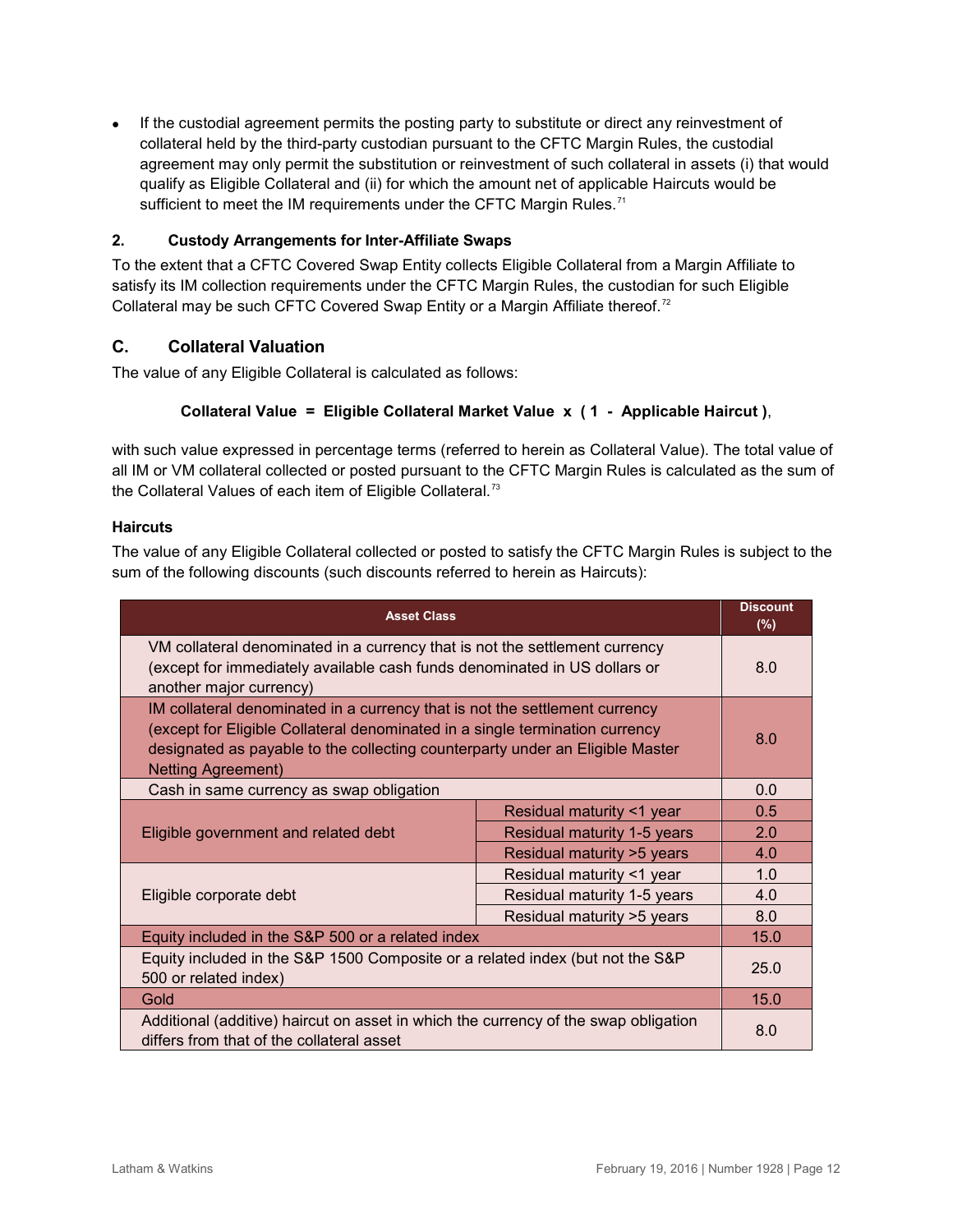# <span id="page-12-0"></span>**IV. Netting Arrangements and Retroactive Application**

As under the PR Margin Rules, the CFTC Margin Rules permit a CFTC Covered Swap Entity to net multiple uncleared swaps with a counterparty for purposes of calculating IM and VM amounts and of posting or collecting margin, so long as all uncleared swaps netted against each other have been executed pursuant to an Eligible Master Netting Agreement entered into as between such CFTC Covered Swap Entity and such counterparty. Note that IM amounts **may not** be netted against VM amounts (or vice versa) under the CFTC Margin Rules.<sup>[74](#page-20-27)</sup>

# <span id="page-12-1"></span>**A. Eligible Master Netting Agreements**

Further aligning with the PR Margin Rules, the CFTC Margin Rules define "Eligible Master Netting Agreement" to mean a legally enforceable agreement for which the following conditions are satisfied:

- Upon an event of default following any permitted stay (discussed below), the agreement creates a single legal obligation for all transactions entered into under such agreement.
- The agreement provides the CFTC Covered Swap Entity the right (i) to accelerate, terminate and close out on a net basis all transactions under such agreement and (ii) to liquidate or set off collateral promptly upon an event of default, including upon an event of receivership, conservatorship, insolvency, liquidation or similar proceeding, of the counterparty. Upon the occurrence of any such proceeding, the agreement shall provide that any exercise of rights under such agreement will not be stayed or avoided under applicable law in the relevant jurisdictions, **except** under either of the following circumstances:
	- In receivership, conservatorship or resolution under the Federal Deposit Insurance Act, Title II of the Dodd-Frank Act, the Federal Housing Enterprises Financial Safety and Soundness Act of 1992, as amended, or the Farm Credit Act of 1971, as amended, or laws of foreign jurisdictions that are substantially similar to the foregoing in order to facilitate the orderly resolution of the defaulting counterparty.
	- The agreement is subject by its terms to, or incorporates, any of the laws referenced above (any such stay referred to herein as a permitted stay).
- The agreement does not contain a walkaway clause (*i.e.,* a provision that permits a non-defaulting counterparty to make a lower payment than it otherwise would make under the agreement, or no payment at all, to a defaulter or the estate of a defaulter, even if the defaulter or the estate of the defaulter is a net creditor under the agreement).

A CFTC Covered Swap Entity that relies on an Eligible Master Netting Agreement to calculate the margin required under the CFTC Margin Rules must:

- Conduct sufficient legal review to conclude with a well-founded basis (and maintain sufficient written documentation of such legal review) that each of the following conditions has been met:
	- The agreement satisfies the requirements of the "Eligible Master Netting Agreement" definition.
	- In the event of a legal challenge (including one resulting from default or from receivership, conservatorship, insolvency, liquidation or similar proceeding), the relevant court and administrative authorities would find the agreement to be legal, valid, binding and enforceable under the law of the relevant jurisdictions.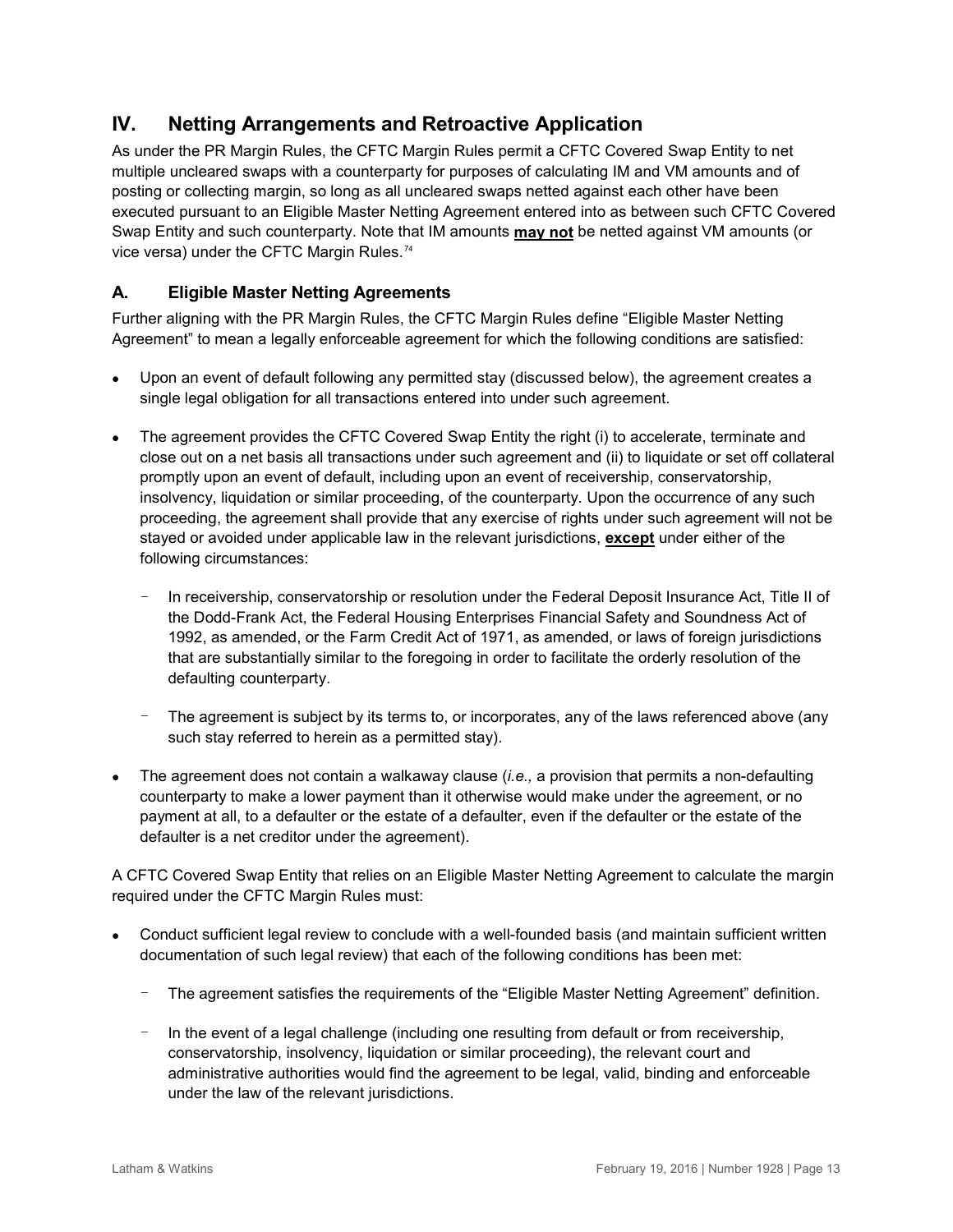• Establish and maintain written procedures to monitor possible changes in relevant law and to ensure that the agreement continues to satisfy the requirements of the "Eligible Master Netting Agreement" definition $75$ 

### <span id="page-13-0"></span>**B. No Retroactive Application to Previously Executed Uncleared Swaps**

The CFTC Margin Rules permit a CFTC Covered Swap Entity to identify separate pre- and postcompliance date groups of uncleared swaps to be netted only against the other uncleared swaps in their respective group, even if two or more groups of uncleared swaps were executed pursuant to the same Eligible Master Netting Agreement. As a result, CFTC Covered Swap Entities may continue to use an existing Eligible Master Netting Agreement after the applicable compliance date(s) without subjecting the pre-compliance trades thereunder to the CFTC Margin Rules.<sup>[76](#page-20-29)</sup> This flexibility aligns with the PR Margin Rules.

• For example, if the uncleared swaps under a particular Eligible Master Netting Agreement entered into between a CFTC Covered Swap Entity and a counterparty (that is a Swap Entity or a Financial End-User) is divided into two netting portfolios — (1) uncleared swaps entered into before the compliance date applicable to such CFTC Covered Swap Entity in respect of such counterparty (the pre-compliance portfolio) and (2) uncleared swaps entered into on or after the applicable compliance date (the post-compliance portfolio) — the CFTC Covered Swap Entity is permitted to net the uncleared swaps in the post-compliance portfolio against only other post-compliance uncleared swaps, and the uncleared swaps in the pre-compliance portfolio against only other pre-compliance uncleared swaps.

#### **Legacy Swaps**

Like the Prudential Regulators, the CFTC expressly declined to exempt new swap transactions arising from amendments to, and novations or compressions of, uncleared swaps entered into prior to the applicable compliance date (legacy swaps) from the CFTC Margin Rules; accordingly (and absent further guidance from the CFTC to the contrary), the following transactions will be subject to the CFTC Margin Rules beginning on the applicable compliance date, despite their relationship to any legacy swap, to the extent such transactions give rise to a new swap transaction (note the list below is not necessarily exhaustive):

- Amendments to legacy swaps
- Novations of legacy swaps
- New derivatives resulting from portfolio compression of legacy swaps $77$

# <span id="page-13-1"></span>**V. Documentation**

#### <span id="page-13-2"></span>**A. Swap Documentation**

Consistent with documentation standards under the Dodd-Frank Act, the CFTC Margin Rules require a CFTC Covered Swap Entity to document margin-related matters. Such documentation must satisfy the following requirements:

• Provide such CFTC Covered Swap Entity with the contractual right to exchange IM and VM in such amounts, in such form and under such circumstances as the CFTC Margin Rules require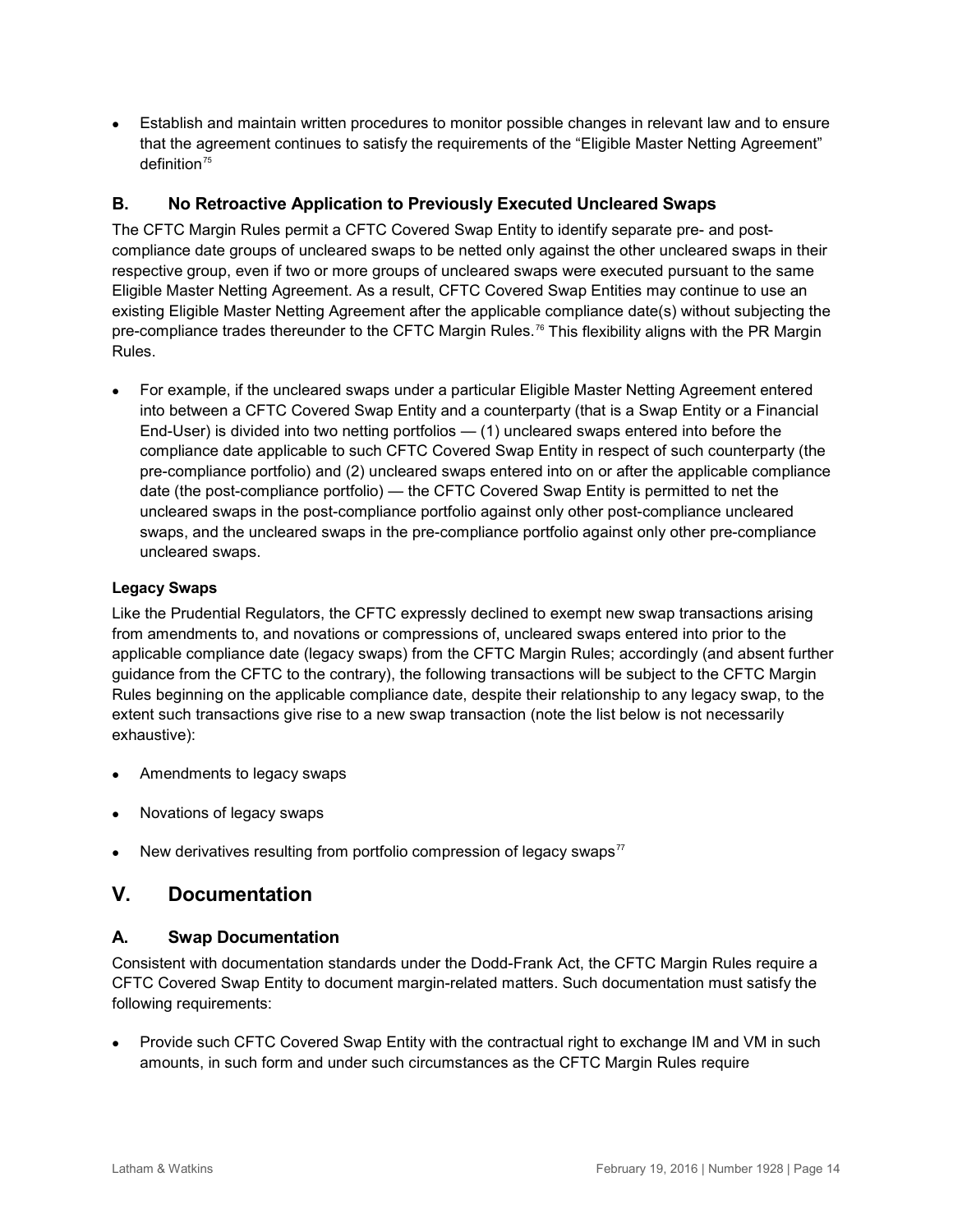- Specify the methods, procedures, rules, inputs and data sources to be used for (i) determining the value of each uncleared swap for purposes of calculating VM and (ii) calculating IM for uncleared swaps entered into between such CFTC Covered Swap Entity and its counterparty
- Specify the procedures by which any disputes may be resolved with respect to the valuation of (i) the uncleared swaps or (ii) any collateral collected or posted as IM or VM<sup>[78](#page-21-0)</sup>

The CFTC has removed the documentation requirements with respect to non-financial end-users that had previously been included in the CFTC Reproposed Margin Rules.<sup>[79](#page-21-1)</sup>

## <span id="page-14-0"></span>**B. Approved Proprietary Initial Margin Models**

If a CFTC Covered Swap Entity calculates IM under the CFTC Margin Rules by using an approved proprietary IM model, then such CFTC Covered Swap Entity must adequately document the following additional items with respect to such model:

- All material aspects of such approved proprietary IM model, including (i) the management and valuation of the uncleared swaps to which the model applies, (ii) the control, oversight and validation of such model and (iii) any review processes and the results of such processes
- (i) Internal authorization procedures (including escalation procedures) that require review and approval of any change to the IM calculation under such approved proprietary IM model, (ii) demonstrable analysis that any basis for any such change is consistent with the CFTC Margin Rules and (iii) independent review of such demonstrable analysis and approval<sup>[80](#page-21-2)</sup>

# <span id="page-14-1"></span>**VI. Phased-in Compliance Period**

The phased-in compliance schedule, which is consistent with the International Standards and the PR Margin Rules, is set forth below. The compliance dates for the IM and VM requirements are determined by calculating the average daily aggregate notional amount of uncleared swaps, uncleared security-based swaps, FX forwards and FX swaps (computed for business days only) for both the CFTC Covered Swap Entity and its counterparty (with each including their respective Margin Affiliates). Where both the CFTC Covered Swap Entity and the respective counterparty exceed the relevant average daily aggregate notional amount listed below, such uncleared swap transactions will be subject to the CFTC Margin  $Rules.<sup>81</sup>$  $Rules.<sup>81</sup>$  $Rules.<sup>81</sup>$ 

|                                          | <b>Variation Margin</b><br><b>Compliance Date</b> | <b>Initial Margin</b><br><b>Compliance Date</b> |
|------------------------------------------|---------------------------------------------------|-------------------------------------------------|
| AVERAGE DAILY AGGREGATE NOTIONAL AMOUNT  |                                                   |                                                 |
| Exceeding US\$3 trillion <sup>a</sup>    | Sept. 1, 2016                                     | Sept. 1, 2016                                   |
| Exceeding US\$2.25 trillion <sup>b</sup> | March 1, 2017                                     | Sept. 1, 2017                                   |
| Exceeding US\$1.5 trillion <sup>c</sup>  |                                                   | Sept. 1, 2018                                   |
| Exceeding US\$750 billion <sup>d</sup>   |                                                   | Sept. 1, 2019                                   |
| Any amount                               |                                                   | Sept. 1, 2020                                   |

- $a^2$  Calculated for March, April and May 2016  $a^2$  Calculated for March, April and May 2018
- $b$  Calculated for March, April and May 2017  $a$ <sup>d</sup> Calculated for March, April and May 2019

Note that a CFTC Covered Swap Entity may be subject to multiple compliance dates for both the IM and the VM requirements under the CFTC Margin Rules, since the CFTC Covered Swap Entity will calculate separate average daily aggregate notional amounts under the CFTC Margin Rules with respect to each of its counterparties. $82$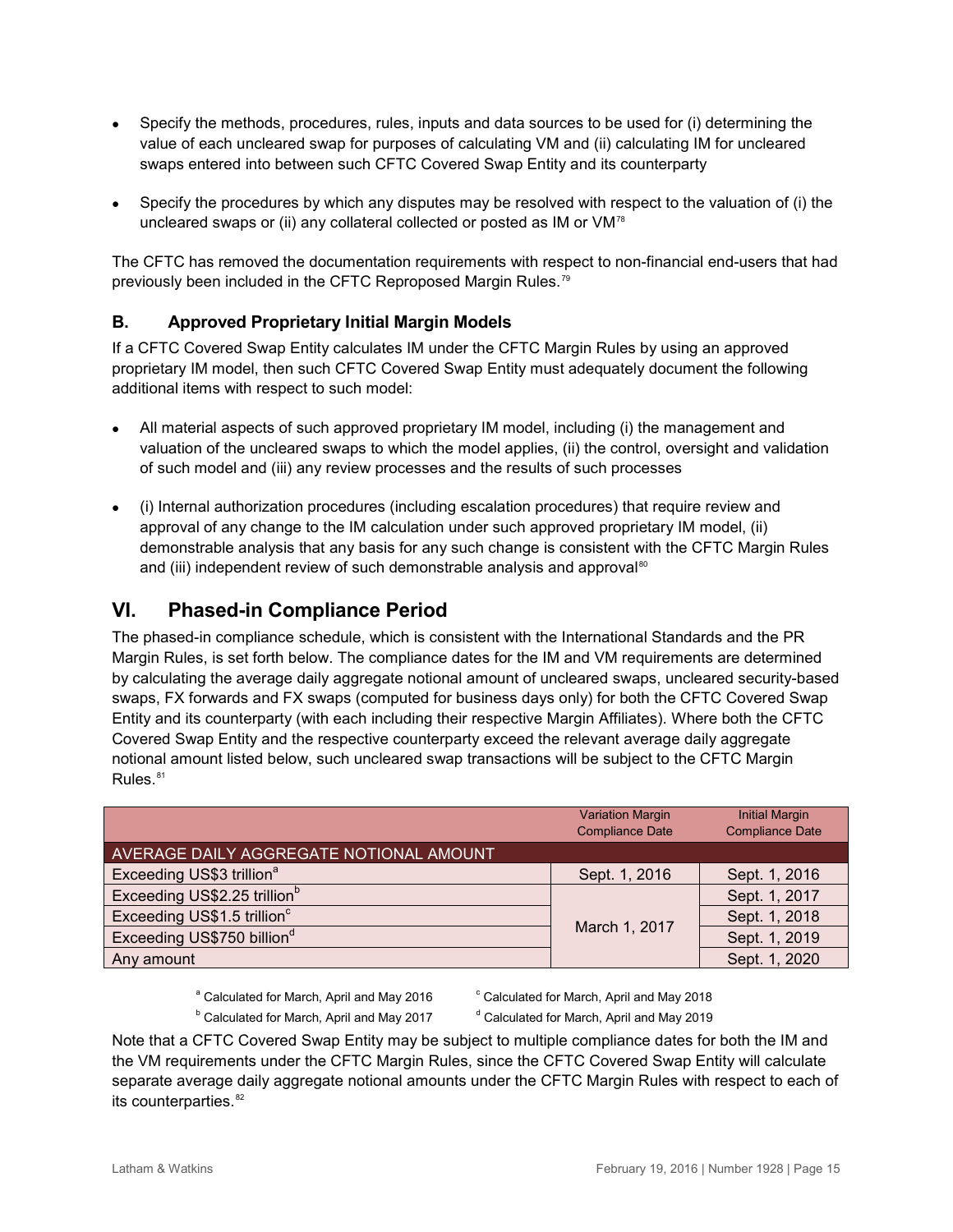# <span id="page-15-0"></span>**A. Calculating Average Daily Aggregate Notional Amount**

To determine the applicable compliance date, a CFTC Covered Swap Entity would take into account the average daily aggregate notional amounts of the following transactions of such CFTC Covered Swap Entity and its counterparty (accounting for their respective Margin Affiliates):

- Uncleared swaps
- Uncleared security-based swaps
- **FX** forwards
- FX swaps

Additionally, the CFTC Margin Rules provide for the following adjustments in calculating the average daily aggregate notional amounts:

- Transactions between a CFTC Covered Swap Entity and a Margin Affiliate (or between a counterparty and a Margin Affiliate) need only be counted once.
- Swaps exempt from the CFTC Margin Rules by virtue of the Interim Final Rule (*i.e.,* uncleared swaps entered into with Exempted End-Users) **would not** be included in the calculation.
- Security-based swaps that (i) are exempt pursuant to the SEC clearing exemption for affiliates of endusers or (ii) satisfy the criteria for the SEC's end-user exception for clearing **would not** be included in the calculation. $83$

#### **Divergence from International Standards**

Note that the applicable compliance date under the CFTC Margin Rules is determined based on the average **daily** aggregate notional amount of uncleared swaps, whereas the International Standards proposed compliance dates determined by the average **month-end** aggregate notional amount of noncentrally cleared derivatives.

#### <span id="page-15-1"></span>**B. Ongoing Compliance Obligations**

Once a CFTC Covered Swap Entity is subject to the CFTC Margin Rules with respect to a particular counterparty by virtue of the above compliance schedule, such CFTC Covered Swap Entity will remain subject to the CFTC Margin Rules with respect to such counterparty, regardless of the average daily aggregate notional amount with respect to that particular counterparty or the CFTC Covered Swap Entity. However, in the event that a counterparty's status changes in a way that would subject any uncleared swaps entered into by the CFTC Covered Swap Entity with such counterparty to "less strict" margin requirements under the CFTC Margin Rules (*e.g.,* the counterparty is a Financial End-User that previously had, but no longer has, Material Swaps Exposure), then the CFTC Covered Swap Entity may comply with the "less strict" margin requirements for both: (i) any uncleared swaps entered into after such counterparty's status change and (ii) any outstanding uncleared swaps entered into after the applicable compliance date and before such counterparty changed its status. Note that the converse is also true — if a CFTC Covered Swap Entity's counterparty changes its status such that it would be subject to "stricter" margin rules, the CFTC Covered Swap Entity must comply with the "stricter" margin requirements for any uncleared swap entered into with that counterparty after the status change. <sup>[84](#page-21-6)</sup>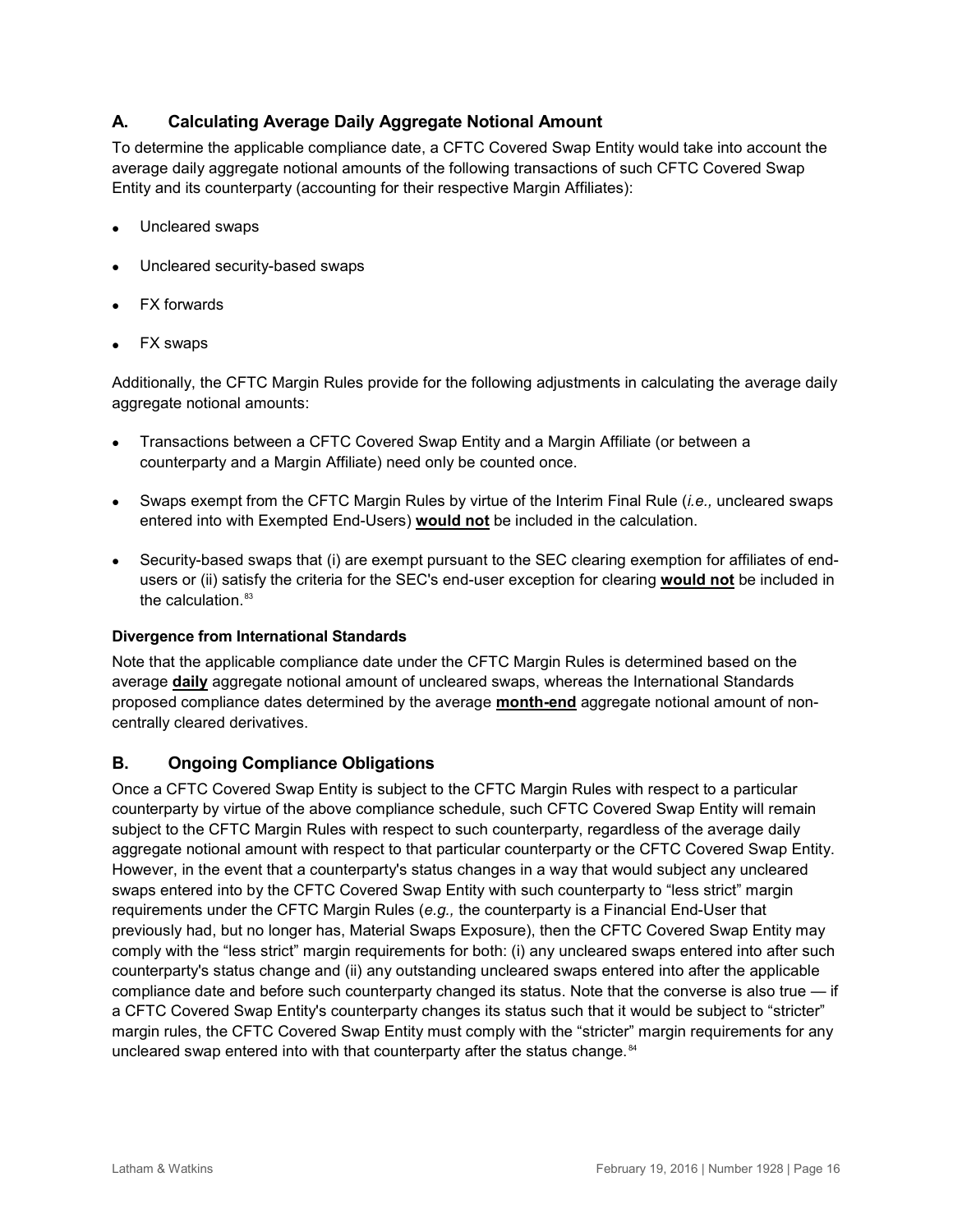# <span id="page-16-0"></span>**VII. Cross-Border Application**

The CFTC Proposed Cross-Border Margin Rules were published on June 29, 2015 and, if finalized, would subject all uncleared swap transactions entered into by US CFTC Covered Swap Entities to the CFTC Margin Rules, as well as certain uncleared swaps entered into by non-US CFTC Covered Swap Entities where the risk flows back to a US entity.<sup>[85](#page-21-7)</sup> Specifically, in the case of an uncleared swap transaction in which a non-US CFTC Covered Swap Entity is facing a counterparty that is a (i) non-US person whose relevant swap obligations are guaranteed by a US person, (ii) US branch of a foreign bank, (iii) foreign branch of a US CFTC Covered Swap Entity or (iv) non-US CFTC Covered Swap Entity whose financials are consolidated in the annual report of a US ultimate parent, such swap would be subject to the CFTC Margin Rules, though substituted compliance would be available in certain instances. The comment period for the CFTC Proposed Cross-Border Margin Rules closed on September 14, 2015, and the CFTC has indicated that it anticipates finalizing such cross-border rules in the near future,<sup>[86](#page-21-8)</sup> which should close the loop on the cross-border application of the CFTC Margin Rules.

For further discussion of the CFTC Proposed Cross-Border Margin Rules, please refer to our *Client Alert*: [CFTC Proposes Cross-Border Application of Margin Requirements for Uncleared Swaps.](https://www.lw.com/thoughtLeadership/lw-CFTC-Cross-Border-Application-Uncleared-Swaps)

If you have questions about this *Client Alert*, please contact one of the authors listed below or the Latham lawyer with whom you normally consult:

#### **[Carlos Alvarez](https://www.lw.com/people/carlos-alvarez)**

[carlos.alvarez@lw.com](mailto:carlos.alvarez@lw.com) +1.212.906.1269 New York

#### **[Ellen L. Marks](https://www.lw.com/people/EllenLMarks)** [ellen.marks@lw.com](mailto:ellen.marks@lw.com) +1.312.876.7626 Chicago

#### **[Yvette D. Valdez](https://www.lw.com/people/yvette-valdez)**

[yvette.valdez@lw.com](mailto:yvette.valdez@lw.com) +1.212.906.1797 New York

#### **[Brett M. Ackerman](https://www.lw.com/people/brett-ackerman)**

[brett.ackerman@lw.com](mailto:brett.ackerman@lw.com) +1.202.637.2109 Washington, DC

#### **[J. Ashley Weeks](https://www.lw.com/people/j-ashley-weeks)**

[ashley.weeks@lw.com](mailto:ashley.weeks@lw.com) +1.212.906.4630 New York

#### **You Might Also Be Interested In**

Derivatives Market – [2015 Year in Review: A Summary](https://www.lw.com/presentations/derivatives-market-2015-year-in-review-summary)

[Prudential Regulators Are First to Finalize Uncleared Swap Margin Rules](https://www.lw.com/thoughtLeadership/LW-prudential-regulators-finalize-uncleared-swap-margin-rules) 

[CFTC Proposes Cross-Border Application of Margin Requirements for Uncleared Swaps](https://www.lw.com/thoughtLeadership/lw-CFTC-Cross-Border-Application-Uncleared-Swaps) 

[Dodd-Frank 5 Years Later: Where Are We Now? Derivatives Regulation for Asset Managers](https://www.lw.com/thoughtLeadership/LW-dodd-frank-5-years-later-derivative-regulation)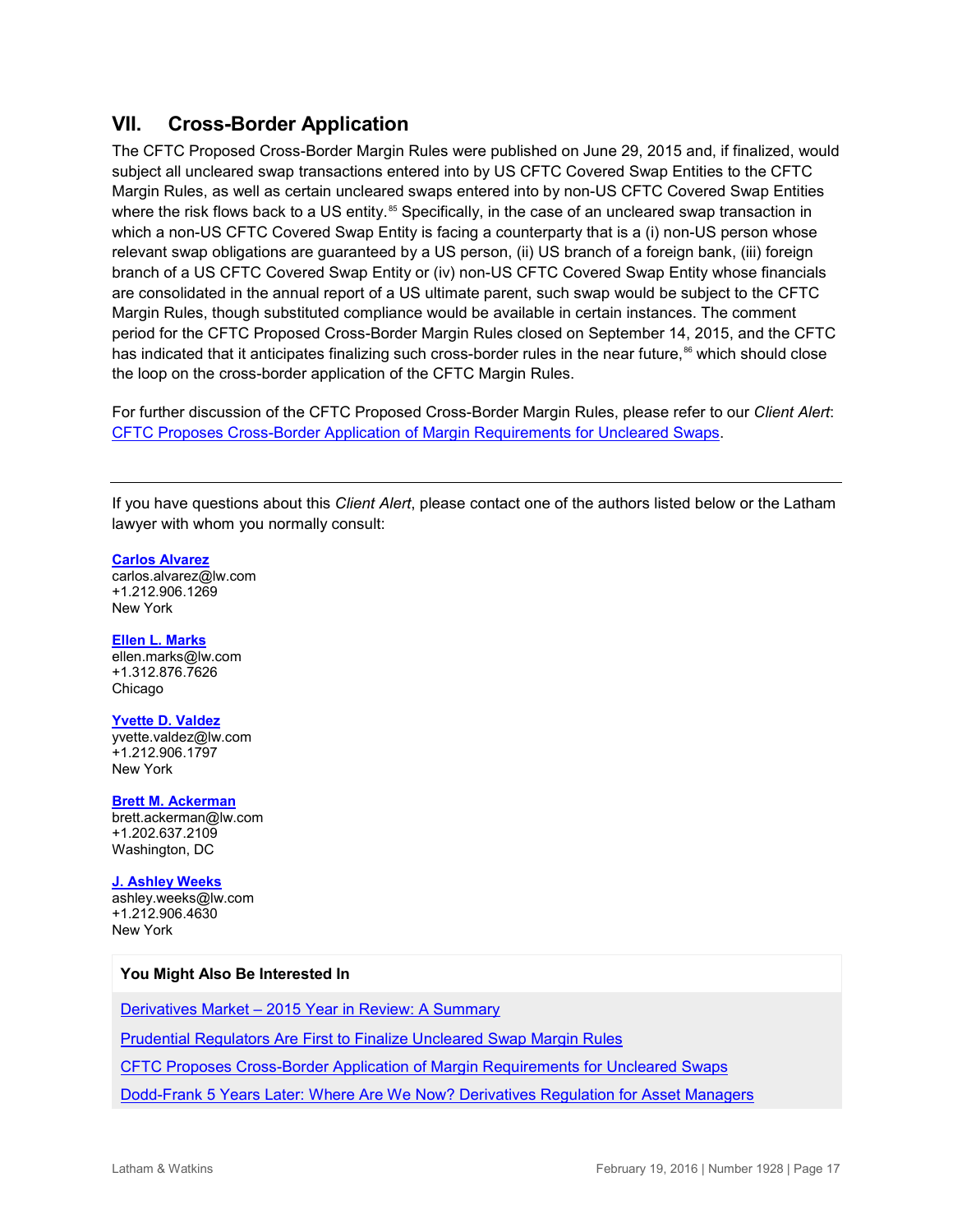*Client Alert* is published by Latham & Watkins as a news reporting service to clients and other friends. The information contained in this publication should not be construed as legal advice. Should further analysis or explanation of the subject matter be required, please contact the lawyer with whom you normally consult. The invitation to contact is not a solicitation for legal work under the laws of any jurisdiction in which Latham lawyers are not authorized to practice. A complete list of Latham's *Client Alerts* can be found a[t www.lw.com.](http://www.lw.com/) If you wish to update your contact details or customize the information you receive from Latham & Watkins, visit <http://events.lw.com/reaction/subscriptionpage.html> to subscribe to the firm's global client mailings program.

#### **Endnotes**

- <span id="page-17-0"></span> $\overline{a}$ <sup>1</sup> Margin Requirements for Uncleared Swaps for Swap Dealers and Major Swap Participants, 81 Fed. Reg. 636 (Jan. 6, 2016) (to be codified at 17 C.F.R. pts. 23, 140), *available at* <https://www.gpo.gov/fdsys/pkg/FR-2016-01-06/pdf/2015-32320.pdf> (CFTC Margin Rules).
- <span id="page-17-1"></span><sup>2</sup> The term "Prudential Regulators" as used herein means the Office of the Comptroller of the Currency (Department of Treasury) (the OCC), the Board of Governors of the Federal Reserve System (the FRB), the Federal Deposit Insurance Corporation (the FDIC), the Farm Credit Administration (the FCA) and the Federal Housing Finance Agency (the FHFA). 7 U.S.C. § 1a(39).
- <span id="page-17-2"></span><sup>3</sup> Margin and Capital Requirements for Covered Swap Entities, 80 Fed. Reg. 74840 (Nov. 30, 2015) (to be codified at 12 C.F.R. pts. 45, 237, 349, 624, 1221), *available at* <https://www.gpo.gov/fdsys/pkg/FR-2015-11-30/pdf/2015-28671.pdf> (PR Margin Rules). For further discussion, please refer to our *Client Alert* regarding the PR Margin Rules. Prudential Regulators Are First to Finalize Uncleared Swap Margin Rules, *Client Alert* No. 1896 (Nov. 20, 2015), *available at* [https://www.lw.com/thoughtLeadership/LW-prudential-regulators-finalize-uncleared-swap-margin-rules.](https://www.lw.com/thoughtLeadership/LW-prudential-regulators-finalize-uncleared-swap-margin-rules)
- <span id="page-17-3"></span><sup>4</sup> 7 U.S.C. § 6s(e)(3)(D)(ii); *see also* 15 U.S.C. § 8302(a)(1). In accordance with a 2012 determination by the Secretary of the Treasury, the following transactions **will not** be subject to the CFTC Margin Rules: (i) FX swaps; (ii) FX forwards; and (iii) the fixed, physically-settled FX transactions associated with the exchange of principal in cross-currency swaps. *See* CFTC Margin Rules, 81 Fed. Reg. at 638; Determination of Foreign Exchange Swaps and Foreign Exchange Forwards Under the Commodity Exchange Act, 77 Fed. Reg. 69694 (Nov. 20, 2012), *available at* [https://www.gpo.gov/fdsys/pkg/FR-2012-11-20/pdf/2012-](https://www.gpo.gov/fdsys/pkg/FR-2012-11-20/pdf/2012-28319.pdf) [28319.pdf.](https://www.gpo.gov/fdsys/pkg/FR-2012-11-20/pdf/2012-28319.pdf)
- <span id="page-17-4"></span><sup>5</sup> Margin Requirements for Uncleared Swaps for Swap Dealers and Major Swap Participants, 76 Fed. Reg. 23732 (proposed April 28, 2011) (proposing amendment of 17 C.F.R. pt. 23), *available at* [http://www.gpo.gov/fdsys/pkg/FR-2011-04-28/pdf/2011-](http://www.gpo.gov/fdsys/pkg/FR-2011-04-28/pdf/2011-9598.pdf) [9598.pdf.](http://www.gpo.gov/fdsys/pkg/FR-2011-04-28/pdf/2011-9598.pdf) For further discussion, please refer to our publication regarding the CFTC's regulatory proposals to implement Title VII of the Dodd-Frank Act. Commodity Futures Trading Commission "Pro Forma" Proposed Rules July 2011 (July 6, 2011), *available at* [http://www.lw.com/thoughtLeadership/4233-CommodityFuturesTradingCommission-ProForma-](http://www.lw.com/thoughtLeadership/4233-CommodityFuturesTradingCommission-ProForma-ProposedRulesJuly2011)[ProposedRulesJuly2011.](http://www.lw.com/thoughtLeadership/4233-CommodityFuturesTradingCommission-ProForma-ProposedRulesJuly2011)
- <span id="page-17-5"></span><sup>6</sup> Margin Requirements for Uncleared Swaps for Swap Dealers and Major Swap Participants, 79 Fed. Reg. 59897 (proposed Oct. 3, 2014) (proposing amendment of 17 C.F.R. pt. 23), *available at* [http://www.gpo.gov/fdsys/pkg/FR-2014-10-03/pdf/2014-](http://www.gpo.gov/fdsys/pkg/FR-2014-10-03/pdf/2014-22962.pdf) [22962.pdf](http://www.gpo.gov/fdsys/pkg/FR-2014-10-03/pdf/2014-22962.pdf) (CFTC Reproposed Margin Rules). For further discussion, please refer to our *Client Alert* on the CFTC Reproposed Margin Rules. UPDATE: Swap Dealers Will Face Significant Challenges from Reproposed Margin Rules for Uncleared Swaps, *Client Alert* No. 1792 (Jan. 26, 2015), *available at* [http://www.lw.com/thoughtLeadership/lw-dealers-margin-rules-for-uncleared](http://www.lw.com/thoughtLeadership/lw-dealers-margin-rules-for-uncleared-swaps)[swaps.](http://www.lw.com/thoughtLeadership/lw-dealers-margin-rules-for-uncleared-swaps)
- <span id="page-17-6"></span><sup>7</sup> Margin Requirements for Non-Centrally Cleared Derivatives (updated March 2015), *available at*  <http://www.bis.org/bcbs/publ/d317.pdf> (International Standards).
- <span id="page-17-7"></span><sup>8</sup> Draft Regulatory Technical Standards on Risk-Mitigation Techniques for OTC-Derivative Contracts Not Cleared by a CCP Under Article 11(15) of Regulation (EU) No 648/2012 (proposed April 14, 2014), *available at* [https://www.eba.europa.eu/documents/10180/655149/JC+CP+2014+03+%28CP+on+risk+mitigation+for+OTC+derivatives%29.](https://www.eba.europa.eu/documents/10180/655149/JC+CP+2014+03+%28CP+on+risk+mitigation+for+OTC+derivatives%29.pdf) [pdf;](https://www.eba.europa.eu/documents/10180/655149/JC+CP+2014+03+%28CP+on+risk+mitigation+for+OTC+derivatives%29.pdf) Second Consultation Paper: Draft Regulatory Technical Standards on Risk-Mitigation Techniques for OTC-Derivative Contracts Not Cleared by a CCP Under Article 11(15) of Regulation (EU) No 648/2012 (proposed June 10, 2015), *available at* [https://www.eba.europa.eu/documents/10180/1106136/JC-CP-2015-](https://www.eba.europa.eu/documents/10180/1106136/JC-CP-2015-002+JC+CP+on+Risk+Management+Techniques+for+OTC+derivatives+.pdf) [002+JC+CP+on+Risk+Management+Techniques+for+OTC+derivatives+.pdf](https://www.eba.europa.eu/documents/10180/1106136/JC-CP-2015-002+JC+CP+on+Risk+Management+Techniques+for+OTC+derivatives+.pdf) (EMIR Proposed Margin Rules).
- <span id="page-17-8"></span><sup>9</sup> *See* International Standards.
- <span id="page-17-9"></span><sup>10</sup> *See* CFTC Margin Rules, 81 Fed. Reg. at 637.
- <span id="page-17-10"></span><sup>11</sup> The CFTC Margin Rules define "Financial End-User" to include the following counterparties:
	- Bank holding companies (or Margin Affiliates thereof)
	- Savings and loan holding companies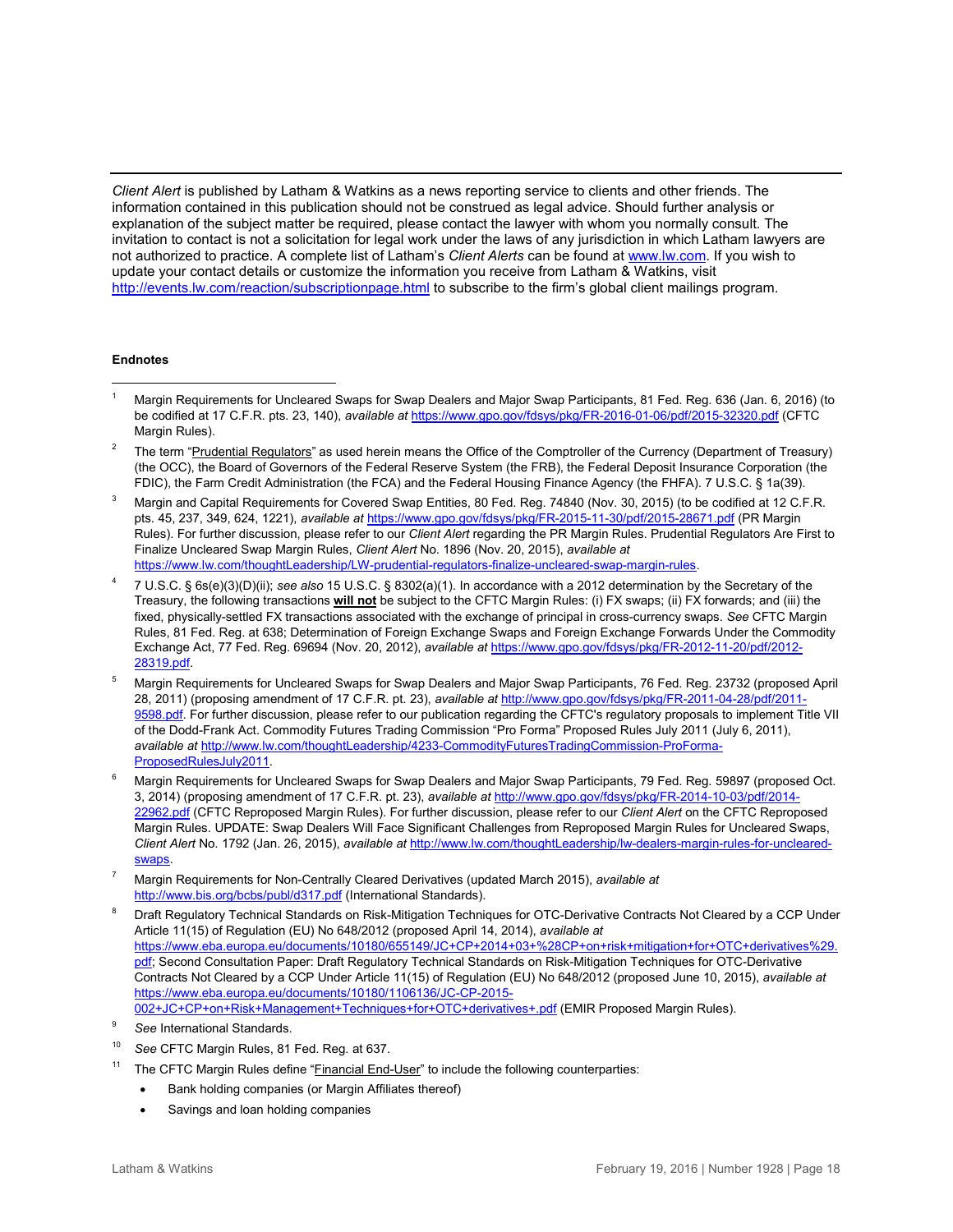- Certain US intermediate holding companies
- Certain nonbank financial institutions supervised by the FRB
- Depository institutions
- Foreign banks

 $\overline{a}$ 

- Federal or state credit unions
- Certain institutions functioning solely in a trust or fiduciary capacity
- Industrial loan companies, industrial banks or similar institutions
- State-licensed or registered credit or lending entities
- State-licensed or registered money services businesses
- Entities regulated by the FHFA
- Institutions regulated by the FCA
- Securities holding companies
- Brokers or dealers
- Investment advisers
- Registered investment companies, certain securitization vehicles or private real estate investment entities
- Registered security-based swap dealers or major security-based swap participants
- Business development companies
- Private funds relying on Section 3(c)(1) or Section 3(c)(7) of the Investment Company Act; mortgage-related funds (including some REITs) relying on Section 3(c)(5)(C) of the Investment Company Act; and issuers of asset-backed securities relying on Rule 3a-7 under the Investment Company Act
- Commodity pools, commodity pool operators or commodity trading advisors
- Floor brokers, floor traders or introducing brokers
- Futures commission merchants
- Employee benefit plans
- Insurance companies or other entities primarily engaged in writing insurance or reinsuring risks underwritten by insurance companies or that are otherwise subject to supervision as an insurance company by an insurance regulator
- Entities, persons or arrangements that are, or hold themselves out as being, an entity, person or arrangement that raises money from investors, accepts money from clients or uses its own money primarily for purposes of investing or trading or facilitating the investing or trading in loans, securities, swaps, funds or other assets
- Foreign entities that would be considered Financial End-Users or Swap Entities if they were organized in the United **States**

The term Financial End-User expressly **excludes** any counterparty that is:

- A sovereign entity
- A multilateral development bank
- The Bank for International Settlements
- An entity that is exempt from the definition of "financial entity" under the Commodity Exchange Act
- An affiliate that qualifies for the inter-affiliate exemption from clearing
- An eligible treasury affiliate expressly exempted from the CFTC Margin Rules (*i.e.,* one qualifying under the Interim Final Rule) — note that the PR Margin Rules **do not** expressly exclude eligible treasury affiliates from the "Financial End-User" definition therein

17 C.F.R. 23.151; *see* 12 U.S.C. §§ 1752(1), (6), 1841(c)(2)(D), (c)(2)(H), 2001 *et seq*., 4502(20), 5323; 15 U.S.C. §§ 78a *et seq.*, 80a-1 *et seq.*, 80a-3, 80a-53(a), 80b-2(a); 29 U.S.C. § 1002; 12 C.F.R. § 252.153; 17 C.F.R. § 270.3a-7.

- <span id="page-18-0"></span> $12$  "Initial margin" is defined in the CFTC Margin Rules to mean collateral as calculated in accordance with a permitted IM margin model that is posted or collected in connection with one or more uncleared swaps. 17 C.F.R. § 23.151.
- <span id="page-18-1"></span><sup>13</sup> "Variation margin" is defined in the CFTC Margin Rules to mean collateral provided by a party to its counterparty to meet the performance of its obligation under one or more uncleared swaps between the parties as a result of a change in value of such obligations since the trade was executed or the last time such collateral was provided. 17 C.F.R. § 23.151.
- <span id="page-18-2"></span><sup>14</sup> *See* 7 U.S.C. § 1a(47).
- <span id="page-18-3"></span><sup>15</sup> *See* 7 U.S.C. § 1a(15).
- <span id="page-18-4"></span><sup>16</sup> 17 C.F.R. § 23.151; *see* 7 U.S.C. §§ 7a-1(a), (h).
- <span id="page-18-5"></span><sup>17</sup> *See* CFTC Margin Rules, 81 Fed. Reg. at 638.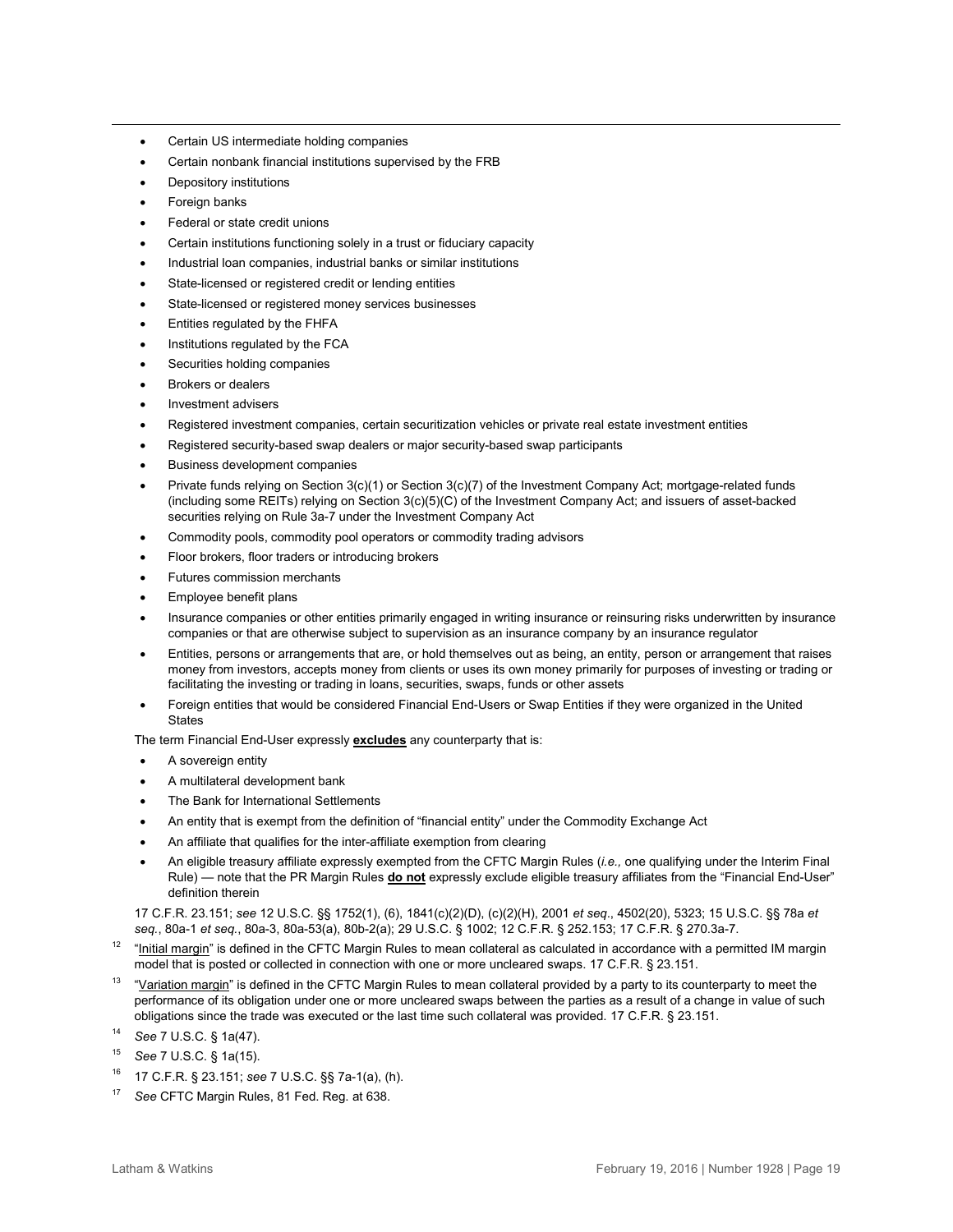- <span id="page-19-0"></span> $18$ <sup>18</sup> Terrorism Risk Insurance Program Reauthorization Act of 2015, Pub. L. No. 114-1 (2015) (TRIPRA).
- <span id="page-19-1"></span><sup>19</sup> The "treasury affiliate acting as agent" exception to the CFTC's clearing mandate **does not** apply to a person that is a swap dealer, security-based swap dealer, major swap participant, major security-based swap participant, an issuer that would be an investment company as defined in Section 3 of the Investment Company Act of 1940 but for Section 3(c)(1) or (7) of that Act, a commodity pool or a bank holding company with over US\$50 billion in consolidated assets. *See* CFTC Margin Rules, 81 Fed. Reg. at 679, n. 337; 7 U.S.C. § 2(h)(7)(D); 15 U.S.C. § 78c-3(g)(4); *see also* 15 U.S.C. § 80a-3.
- <span id="page-19-2"></span><sup>20</sup> Section 302 of TRIPRA specifically provides that the CFTC Margin Rules **shall not** apply to a swap in which a counterparty: (i) qualifies for an exemption under Section 2(h)(7)(A) of the Commodity Exchange Act; (ii) qualifies for an exemption issued under Section 4(c)(1) of the CEA for cooperative entities as defined in such exemption; or (iii) satisfies the criteria in Section 2(h)(7)(D) of the CEA. TRIPRA at § 302; *see* CFTC Margin Rules, 81 Fed. Reg. at 637-638, 678-679.
- <span id="page-19-3"></span><sup>21</sup> The term "captive finance company" describes an entity whose primary business is providing financing and uses derivatives for the purposes of hedging underlying commercial risks relating to interest rate and FX exposures, 90% or more of which arise from financing that facilitates the purchase or lease of products, 90% or more of which are manufactured by the parent company or another subsidiary of the parent company. *See* CFTC Margin Rules, 81 Fed. Reg. at 679; 7 U.S.C. § 2(h)(7)(C)(iii).
- <span id="page-19-4"></span><sup>22</sup> 17 C.F.R. § 23.150(b); *see* CFTC Margin Rules, 81 Fed. Reg. at 637-638, 678-679; TRIPRA at § 303.
- <span id="page-19-5"></span><sup>23</sup> Margin Requirements for Uncleared Swaps for Swap Dealers and Major Swap Participants–Cross-Border Application of the Margin Requirements, 80 Fed. Reg. 41376 (proposed July 14, 2015) (proposing amendment of 17 C.F.R. pt. 23), *available at*  [https://www.gpo.gov/fdsys/pkg/FR-2015-07-14/pdf/2015-16718.pdf \(](https://www.gpo.gov/fdsys/pkg/FR-2015-07-14/pdf/2015-16718.pdf)CFTC Proposed Cross-Border Margin Rules). For further discussion, please refer to our *Client Alert* regarding the CFTC Proposed Cross-Border Margin Rules. CFTC Proposes Cross-Border Application of Margin Requirements for Uncleared Swaps, *Client Alert* No. 1865 (Aug. 13, 2015), *available at* [https://www.lw.com/thoughtLeadership/lw-CFTC-Cross-Border-Application-Uncleared-Swaps.](https://www.lw.com/thoughtLeadership/lw-CFTC-Cross-Border-Application-Uncleared-Swaps)
- <span id="page-19-6"></span><sup>24</sup> *See* Statement of Chairman Timothy Massad, Final Rule on Margin for Uncleared Swaps (Dec. 16, 2015), *available at*  [http://www.cftc.gov/PressRoom/SpeechesTestimony/massadstatement121615d.](http://www.cftc.gov/PressRoom/SpeechesTestimony/massadstatement121615d)
- <span id="page-19-7"></span> $25$  17 C.F.R. § 23.153(b).
- <span id="page-19-8"></span><sup>26</sup> 17 C.F.R. §§ 23.151, 23.152(b)(3), 23.153(c); *see* CFTC Margin Rules, 81 Fed. Reg. at 652-653.
- <span id="page-19-9"></span><sup>27</sup> 17 C.F.R. §§ 23.152(a), 23.154.
- <span id="page-19-10"></span><sup>28</sup> *See* 17 C.F.R. §§ 23.152(b), 23.154.
- <span id="page-19-11"></span><sup>29</sup> *See* 7 U.S.C. § 1a(24).
- <span id="page-19-12"></span><sup>30</sup> *See* 7 U.S.C. § 1a(25).
- <span id="page-19-13"></span><sup>31</sup> *See* International Standards at 10, 25.
- <span id="page-19-14"></span><sup>32</sup> 17 C.F.R. § 23.151; *see* 15 U.S.C. §§ 78c-3(g)(1), (4).
- <span id="page-19-15"></span><sup>33</sup> CFTC Margin Rules, 81 Fed. Reg. at 645.
- <span id="page-19-16"></span><sup>34</sup> *See* 17 C.F.R. § 23.161(c); CFTC Margin Rules, 81 Fed. Reg. at 645-646, 676-677.
- <span id="page-19-17"></span><sup>35</sup> *See* CFTC Margin Rules, 81 Fed. Reg. at 652-653, n. 154.
- <span id="page-19-18"></span><sup>36</sup> The use of the term "Margin Affiliate" rather than "affiliate" was presumably meant to avoid confusion of the use of the term "affiliate" in other CFTC regulations.
- <span id="page-19-19"></span><sup>37</sup> CFTC Margin Rules, 81 Fed. Reg. at 647.
- <span id="page-19-20"></span>38 CFTC Margin Rules, 81 Fed. Reg. at 652.
- <span id="page-19-21"></span> $39$  17 C.F.R. § 23.154(c)(1).
- <span id="page-19-22"></span><sup>40</sup> "Cross-currency swap" is defined in the CFTC Margin Rules to mean a swap in which one party exchanges with another party principal and interest rate payments in one currency for principal and interest rate payments in another currency, and the exchange of principal occurs on the date the swap is entered into, with a reversal of the exchange of principal at a later date that is agreed upon when the swap is entered into. 17 C.F.R. § 23.151.
- <span id="page-19-23"></span><sup>41</sup> "Gross IM" is equal to the sum of the product of each uncleared swap's effective notional amount and the gross IM requirement for all uncleared swaps subject to the Eligible Master Netting Agreement; "Net-to-Gross Ratio" is the ratio of the net current replacement cost to the gross current replacement cost, where "net current replacement cost" equals the total replacement cost for all uncleared swaps subject to the Eligible Master Netting Agreement and "gross current replacement cost" equals the sum of the replacement cost for each uncleared swap subject to the Eligible Master Netting Agreement for which the cost is positive (except if the gross current replacement cost is zero, the Net-to-Gross Ratio should be set to 1.0). 17 C.F.R. § 23.154(c)(2).
- <span id="page-19-24"></span><sup>42</sup> 17 C.F.R. § 23.154(b); s*ee* CFTC Margin Rules, 81 Fed. Reg. at 653.
- <span id="page-19-25"></span><sup>43</sup> *See* 17 C.F.R. § 23.154(b)(2)(i); s*ee* CFTC Margin Rules, 81 Fed. Reg. at 656.
- <span id="page-19-26"></span><sup>44</sup> 17 C.F.R. § 23.154(b)(2)(v); *see* CFTC Margin Rules, 81 Fed. Reg. at 657.
- <span id="page-19-27"></span> $45$  17 C.F.R. § 23.154(b)(2)(iv).
- <span id="page-19-28"></span><sup>46</sup> 17 C.F.R. §§ 23.154(b)(2)-(5).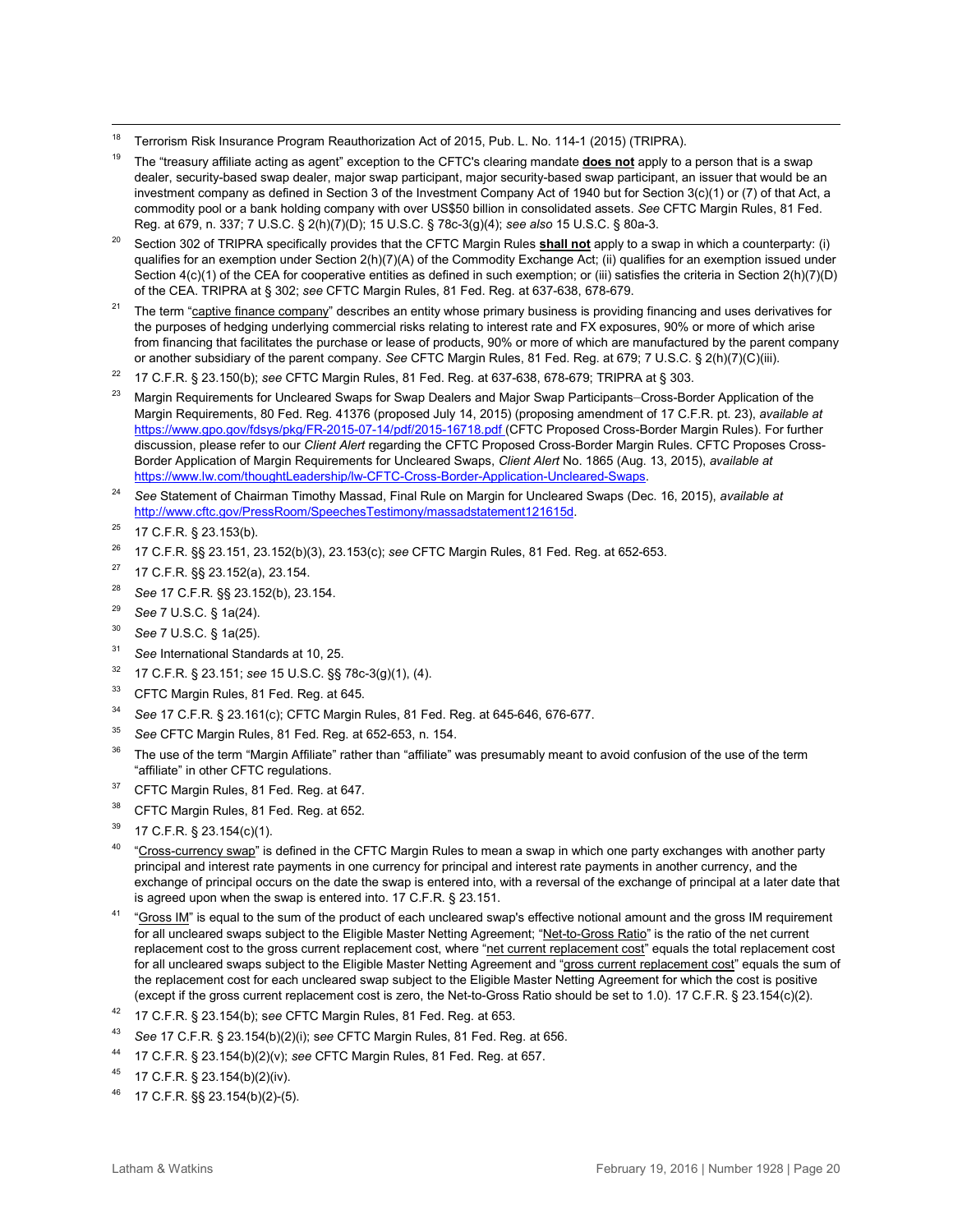- <span id="page-20-0"></span> $47$ <sup>47</sup> 17 C.F.R. § 23.154(b)(2)(iii); *see* CFTC Margin Rules, 81 Fed. Reg. at 657.
- <span id="page-20-1"></span><sup>48</sup> 17 C.F.R. § 23.154(b)(2)(v); *see* CFTC Margin Rules, 81 Fed. Reg. at 657-658.
- <span id="page-20-2"></span><sup>49</sup> *See* CFTC Margin Rules, 80 Fed. Reg. at 654-658.
- <span id="page-20-3"></span><sup>50</sup> *See* PR Margin Rules, 80 Fed. Reg. at 74887, 12 C.F.R. § \_.11(b)(1).
- <span id="page-20-4"></span><sup>51</sup> 17 C.F.R. § 23.153(a)-(b).
- <span id="page-20-5"></span> $52$  In the case of an uncleared swap that has a positive or negative value to a CFTC Covered Swap Entity on the date it is entered into, "VM amount" means such positive or negative value, plus any cumulative mark-to-market change in value to the CFTC Covered Swap Entity, less the value of all VM previously collected, plus the value of all VM previously posted with respect to such uncleared swap. 17 C.F.R. § 23.151; *see also* PR Margin Rules, 12 C.F.R. § \_\_.2.
- <span id="page-20-6"></span><sup>53</sup> 17 C.F.R. § 23.155(a)(1); *see* CFTC Margin Rules, 81 Fed. Reg. at 665; *see also* PR Margin Rules, 80 Fed. Reg. at 101-103; 12 C.F.R.  $\S\S - 2, -3(c), -4(b)$ .
- <span id="page-20-7"></span><sup>54</sup> 17 C.F.R. § 23.159(b).
- <span id="page-20-8"></span><sup>55</sup> *See* EMIR Proposed Margin Rules; *see also* International Standards at 21; CFTC Margin Rules, 81 Fed. Reg. at 674.
- <span id="page-20-9"></span>Note that these conditions largely mirror the requirements for qualifying for the CFTC's inter-affiliate exemption from the clearing mandate. *See* CFTC Margin Rules, 81 Fed. Reg. at 673; 17 C.F.R. § 50.52; Clearing Exemption for Swaps Between Certain Affiliated Entities, 78 Fed. Reg. 21750, 21760 (April 11, 2013) (amending 17 C.F.R. pt. 50), *available at*  [https://www.gpo.gov/fdsys/pkg/FR-2013-04-11/pdf/2013-07970.pdf.](https://www.gpo.gov/fdsys/pkg/FR-2013-04-11/pdf/2013-07970.pdf)
- <span id="page-20-10"></span><sup>57</sup> 17 C.F.R. § 23.159(c); *see* CFTC Margin Rules, 81 Fed. Reg. at 673-674.
- <span id="page-20-11"></span><sup>58</sup> 17 C.F.R. § 23.159(a); *see* CFTC Margin Rules, 81 Fed. Reg. at 673; *see also* PR Margin Rules, 80 Fed. Reg. at 74888-74889.
- <span id="page-20-12"></span><sup>59</sup> 17 C.F.R. § 23.156(c).
- <span id="page-20-13"></span> $60$  "Major currencies" is defined in the CFTC Margin Rules to mean (i) the United States Dollar (USD), (ii) Canadian Dollar (CAD), (iii) Euro (EUR), (iv) United Kingdom Pound (GBP), (v) Japanese Yen (JPY), (vi) Swiss Franc, (vii) New Zealand Dollar (NZD), (viii) Australian Dollar (AUD), (ix) Swedish Kronor (SEK), (x) Danish Kroner (DKK), (xi) Norwegian Krone (NOK) and any other currency designated by the CFTC. 17 C.F.R. § 23.151.
- <span id="page-20-14"></span><sup>61</sup> "Currency of settlement" is defined in the CFTC Margin Rules to mean a currency in which a party has agreed to discharge payment obligations related to an uncleared swap or a group of uncleared swaps subject to a master netting agreement at the regularly occurring dates on which such payments are due in the ordinary course. 17 C.F.R. § 23.151.
- <span id="page-20-15"></span> $62$  The CFTC Margin Rules define "sovereign entity" to mean a central government (including the US government) or an agency, department, ministry or central bank of a central government. 17 C.F.R. § 23.151.
- <span id="page-20-16"></span><sup>63</sup> The CFTC Margin Rules define "US government-sponsored enterprise" to mean an entity established or chartered by the US government to serve public purposes specified by federal statute but whose debt obligations are not explicitly guaranteed by the full faith and credit of the US government. 17 C.F.R. § 23.151.
- <span id="page-20-17"></span>The CFTC Margin Rules define "multilateral development bank" to include (i) the International Bank for Reconstruction and Development, (ii) the Multilateral Investment Guarantee Agency, (iii) the International Finance Corporation, (iv) the Inter-American Development Bank, (v) the Asian Development Bank, (vi) the African Development Bank, (vii) the European Bank for Reconstruction and Development, (viii) the European Investment Bank, (ix) the European Investment Fund, (x) the Nordic Investment Bank, (xi) the Caribbean Investment Bank, (xii) the Islamic Development Bank, (xiii) the Council of Europe Development Bank and (xiv) any other entity that provides financing for national or regional development in which the US government is a shareholder or contributing member or which the CFTC determines poses comparable credit risk. 17 C.F.R. § 23.151.
- <span id="page-20-18"></span> $65$  17 C.F.R. § 23.156(a)(1).
- <span id="page-20-19"></span> $^{66}$  17 C.F.R. § 23.156(b)(1).
- <span id="page-20-20"></span><sup>67</sup> 17 C.F.R. § 23.156(d); *see* CFTC Margin Rules, 81 Fed. Reg. at 667.
- <span id="page-20-21"></span><sup>68</sup> 17 C.F.R. § 23.156(a)(2).
- <span id="page-20-22"></span> $69$  17 C.F.R. §§ 23.157(a)-(b).
- <span id="page-20-23"></span><sup>70</sup> *See* CFTC Margin Rules, 81 Fed. Reg. at 670-671; *see also* PR Margin Rules, 80 Fed. Reg. at 74873.
- <span id="page-20-24"></span> $71$  17 C.F.R. § 23.157(c).
- <span id="page-20-25"></span> $72$  17 C.F.R. § 23.159(a)(3).
- <span id="page-20-26"></span> $73$  17 C.F.R. §§ 23.156(a)(3), (b)(2).
- <span id="page-20-27"></span><sup>74</sup> 17 C.F.R. §§ 23.152(c), 23.153(d).
- <span id="page-20-28"></span><sup>75</sup> 17 C.F.R. § 23.151; *see* CFTC Margin Rules, 81 Fed. Reg. at 655-656; *see also* 12 U.S.C. §§ 1811 *et seq.*, 2183, 2279cc, 4617, 5381 *et seq.*
- <span id="page-20-29"></span><sup>76</sup> 17 C.F.R. §§ 23.152(c), 153(d); *see* CFTC Margin Rules, 81 Fed. Reg. at 676-677.
- <span id="page-20-30"></span><sup>77</sup> *See* CFTC Margin Rules, 81 Fed. Reg. at 675; *see also* PR Margin Rules, 80 Fed. Reg. at 74851.